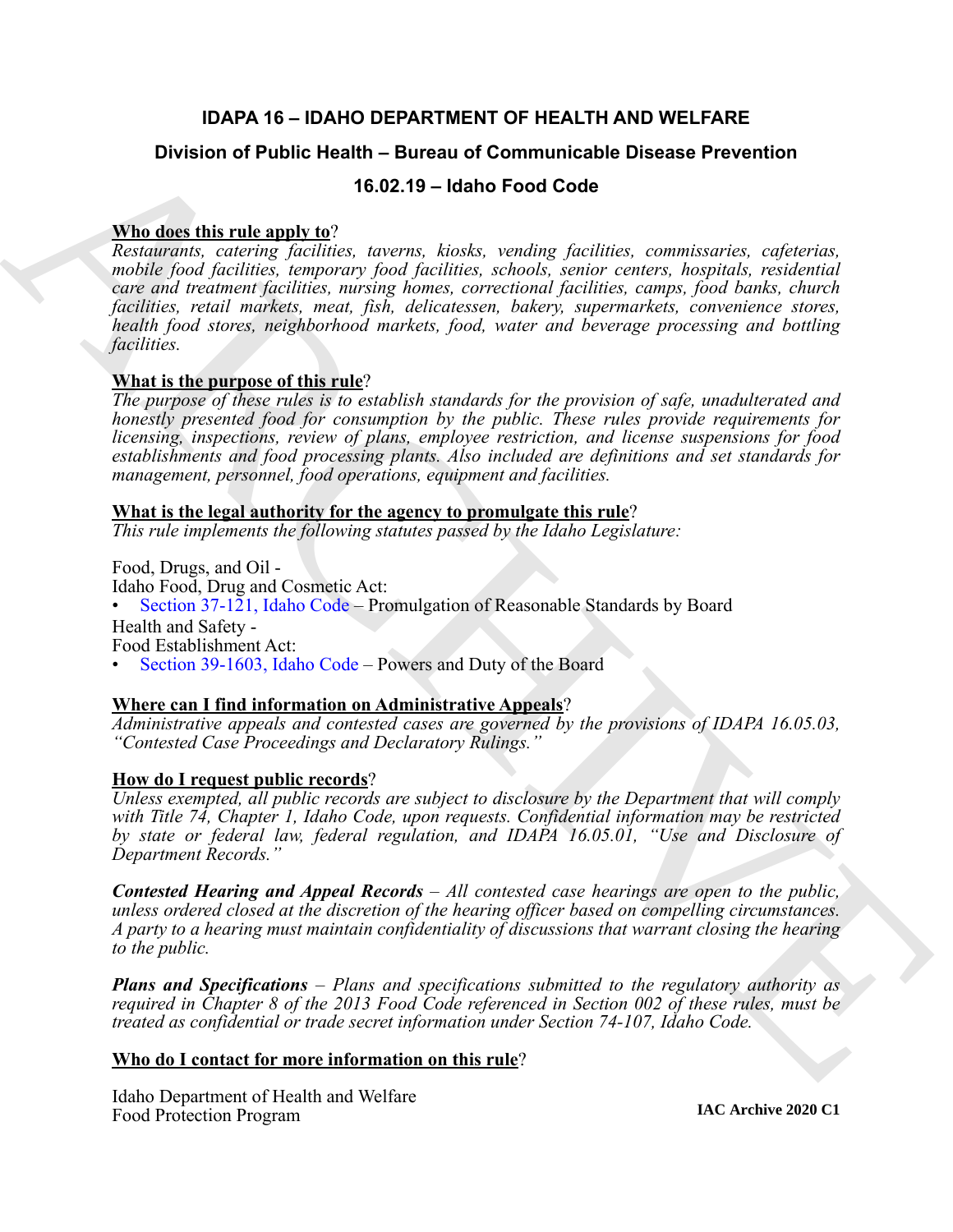450 West State Street Boise, ID 83702

RO BE SIZZ[A](mailto: foodprotection@dhw.idaho.gov) ONE<br>A[R](https://foodsafety.idaho.gov)CHIVESCO ANDRE CONTRACTOR CONTRACTOR ON A RACHAEL AND CONTRACTOR CONTRACTOR CONTRACTOR CONTRACTOR CONTRACTOR CONTRACTOR CONTRACTOR CONTRACTOR CONTRACTOR CONTRACTOR CONTRACTOR CONTRACTOR CONTRACTOR CONTRAC P.O. Box 83720 Boise, ID 83720-0036 Phone: (208) 334-5938 Fax: (208) 332-7307 Email: foodprotection@dhw.idaho.gov Webpage: https://foodsafety.idaho.gov

**IAC Archive 2020 C1**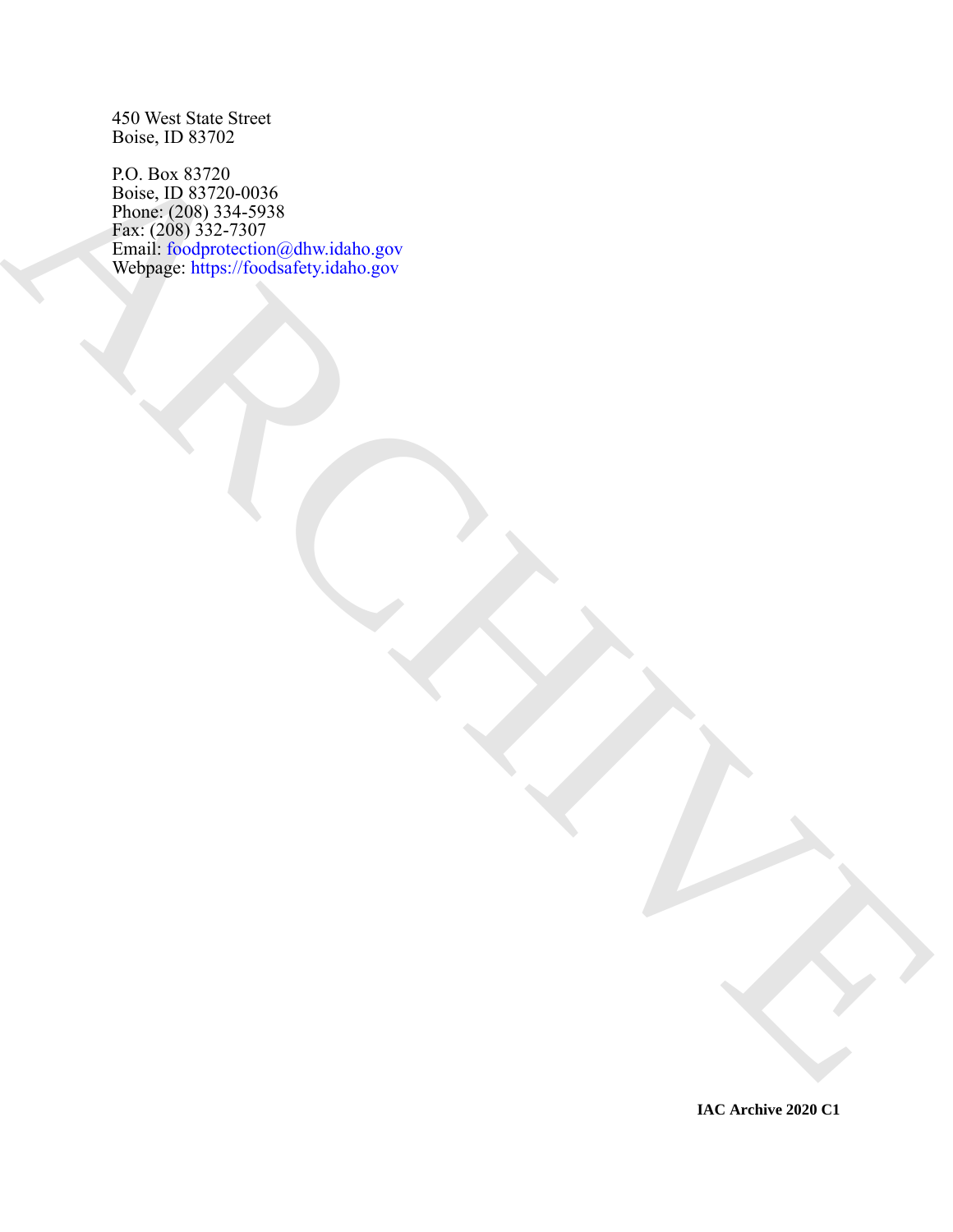# **Table of Contents**

# 16.02.19 - Idaho Food Code

| 006. Confidentiality Of Records And Public Records Requests.  6          |  |
|--------------------------------------------------------------------------|--|
|                                                                          |  |
|                                                                          |  |
|                                                                          |  |
|                                                                          |  |
|                                                                          |  |
|                                                                          |  |
|                                                                          |  |
|                                                                          |  |
|                                                                          |  |
|                                                                          |  |
|                                                                          |  |
|                                                                          |  |
| 211. -- 299. (Reserved) …………………………………………………………………………… 10                 |  |
|                                                                          |  |
|                                                                          |  |
|                                                                          |  |
|                                                                          |  |
|                                                                          |  |
|                                                                          |  |
|                                                                          |  |
|                                                                          |  |
| 360. Advising Consumers Of Health Risk Of Raw Or Undercooked Foods.  12  |  |
|                                                                          |  |
|                                                                          |  |
|                                                                          |  |
|                                                                          |  |
|                                                                          |  |
| 620. Private Homes And Living Or Sleeping Quarters, Use Prohibition.  13 |  |
|                                                                          |  |
|                                                                          |  |
|                                                                          |  |
|                                                                          |  |
|                                                                          |  |
|                                                                          |  |
|                                                                          |  |
|                                                                          |  |
|                                                                          |  |
|                                                                          |  |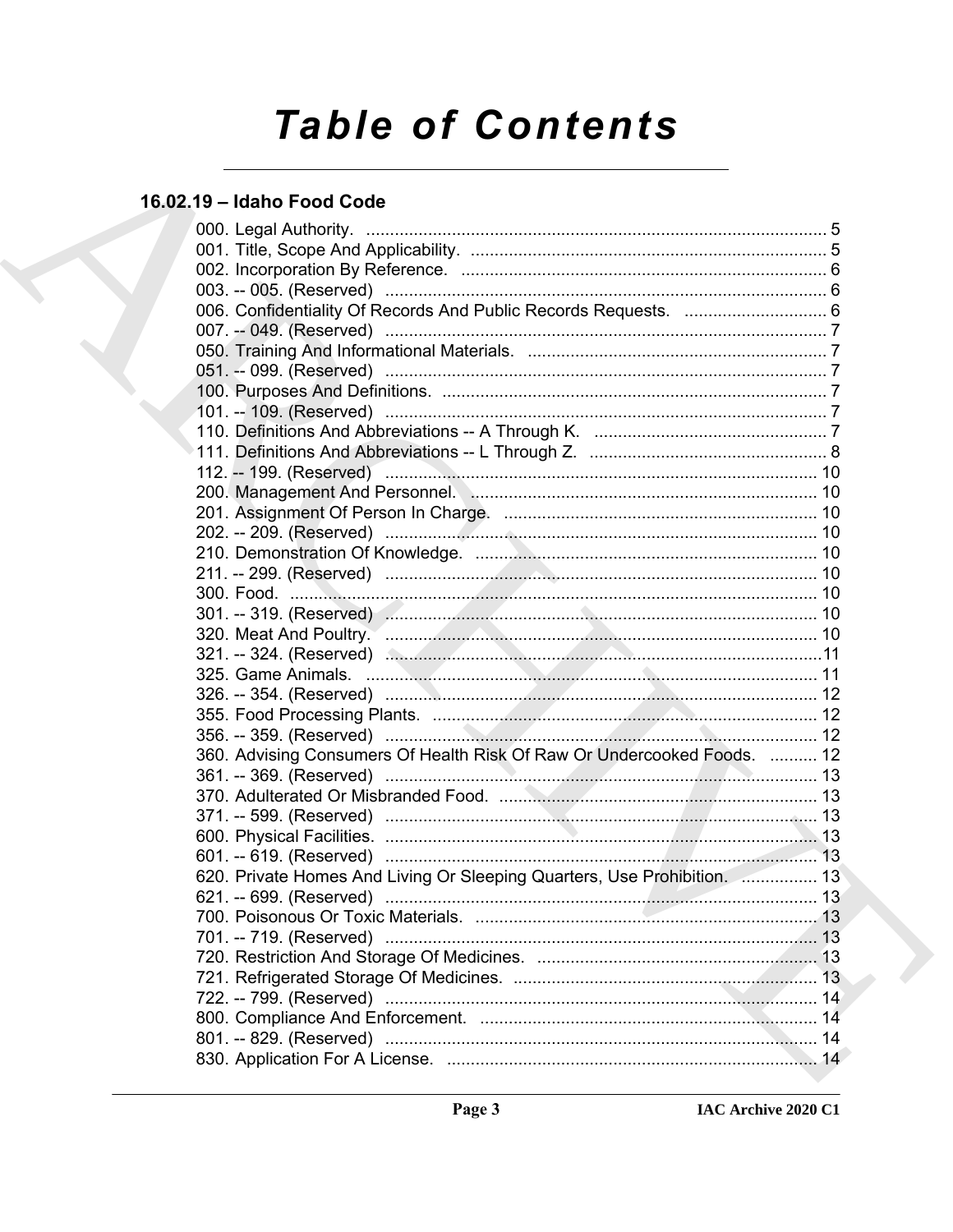# Table of Contents (cont'd)

| 851. Enforcement Procedures For Adulterated Or Misbranded Food.  17 |  |
|---------------------------------------------------------------------|--|
|                                                                     |  |
|                                                                     |  |
|                                                                     |  |
|                                                                     |  |
|                                                                     |  |
|                                                                     |  |
|                                                                     |  |
|                                                                     |  |
|                                                                     |  |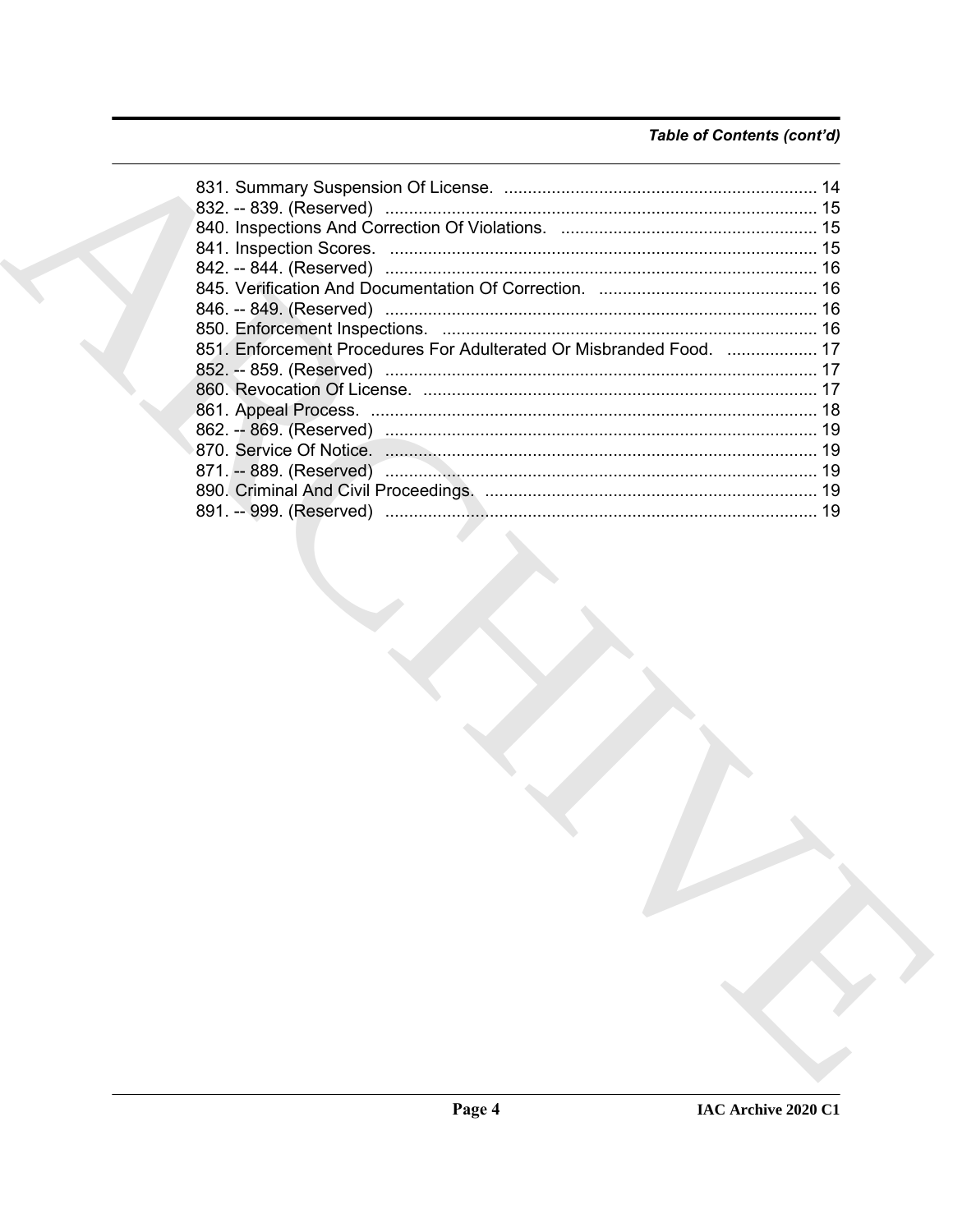## **16.02.19 – IDAHO FOOD CODE**

#### <span id="page-4-3"></span><span id="page-4-1"></span><span id="page-4-0"></span>**000. LEGAL AUTHORITY.**

The State of Idaho Board of Health and Welfare is authorized under Sections 37-121 and 39-1603, Idaho Code, to adopt rules for the regulation of food establishments to protect public health.. (4-6-05)

#### <span id="page-4-2"></span>**001. TITLE, SCOPE AND APPLICABILITY.**

<span id="page-4-4"></span>**01. Title**. These rules are titled IDAPA 16.02.19, "Idaho Food Code." (3-20-20)

This place is behavioral likelihood in the basic subsection with Systems 37-121 and 38-1603, bisho Cole, it is followed to the state of the state of the state of the state of the state of the state of the state of the sta **02. Scope**. The purpose of these rules is to establish standards for the provision of safe, unadulterated and honestly presented food for consumption by the public. These rules provide requirements for licensing, inspections, review of plans, employee restriction, and license suspensions for food establishments and food processing plants. Also included are definitions and set standards for management, personnel, food operations, equipment and facilities. (4-6-05)

**03. These Rules Apply to Food Establishments**. Food establishments as defined in Section 39-1602, Idaho Code must follow these rules. Those facilities include but are not limited to the following: (4-6-05)

Restaurants, catering facilities, taverns, kiosks, vending facilities, commissaries, cafeterias, mobile nporary food facilities; and (4-6-05) food facilities, temporary food facilities; and

**b.** Schools, senior centers, hospitals, residential care and treatment facilities, nursing homes, correctional facilities, camps, food banks, and church facilities; and (4-6-05)

**c.** Retail markets, meat, fish, delicatessen, bakery and supermarkets, convenience stores, health food stores, and neighborhood markets; and (4-6-05)

**d.** Food, water and beverage processing and bottling facilities that manufacture, process and distribute food, water and beverages within the state of Idaho, and are not inspected for food safety by a federal agency.

 $(4-6-05)$ 

**04. These Rules Do Not Apply to These Establishments**. These rules do not apply to the following establishments as exempted in Idaho Code.

**a.** Agricultural markets as exempted in Section 39-1602, Idaho Code. (4-6-05)

**b.** Bed-and-breakfast operations that prepare and offer food for breakfast only to guests. The number beds must not exceed ten (10) beds as defined in Section 39-1602, Idaho Code. (4-6-05) of guest beds must not exceed ten (10) beds as defined in Section 39-1602, Idaho Code.'

**c.** Day care facilities regulated by Sections 39-1101 through 39-1119, Idaho Code. (4-6-05)

**d.** Licensed outfitters and guides regulated by Sections 36-2101 through 36-2119, Idaho Code.

(4-6-05)

**e.** Low-risk food establishments, as exempted in Section 39-1602, Idaho Code, which offer only nontime/temperature control for safety (non-TCS) foods. (7-1-16)

Farmers market vendors and roadside stands that only offer or sell non-time/temperature control for safety (non-TCS) foods or cottage foods. (7-1-16)

**g.** Non-profit charitable, fraternal, or benevolent organizations that do not prepare or serve food on a regular basis as exempted in Section 39-1602, Idaho Code. Food is not considered to be served on a regular basis if it is not served for more than five (5) consecutive days on no more than three (3) occasions per year for foods which are non-time/temperature control for safety (non-TCS). For all other food, it must not be served more than one (1) meal per week.  $(7-1-16)$ 

**h.** Private homes where food is prepared or served for family consumption or receives catered or home-delivered food as exempted by Section 39-1602, Idaho Code. (4-6-05)

**i.** Cottage food operations, when the consumer is informed and must be provided contact information for the cottage food operations as follows: (7-1-16)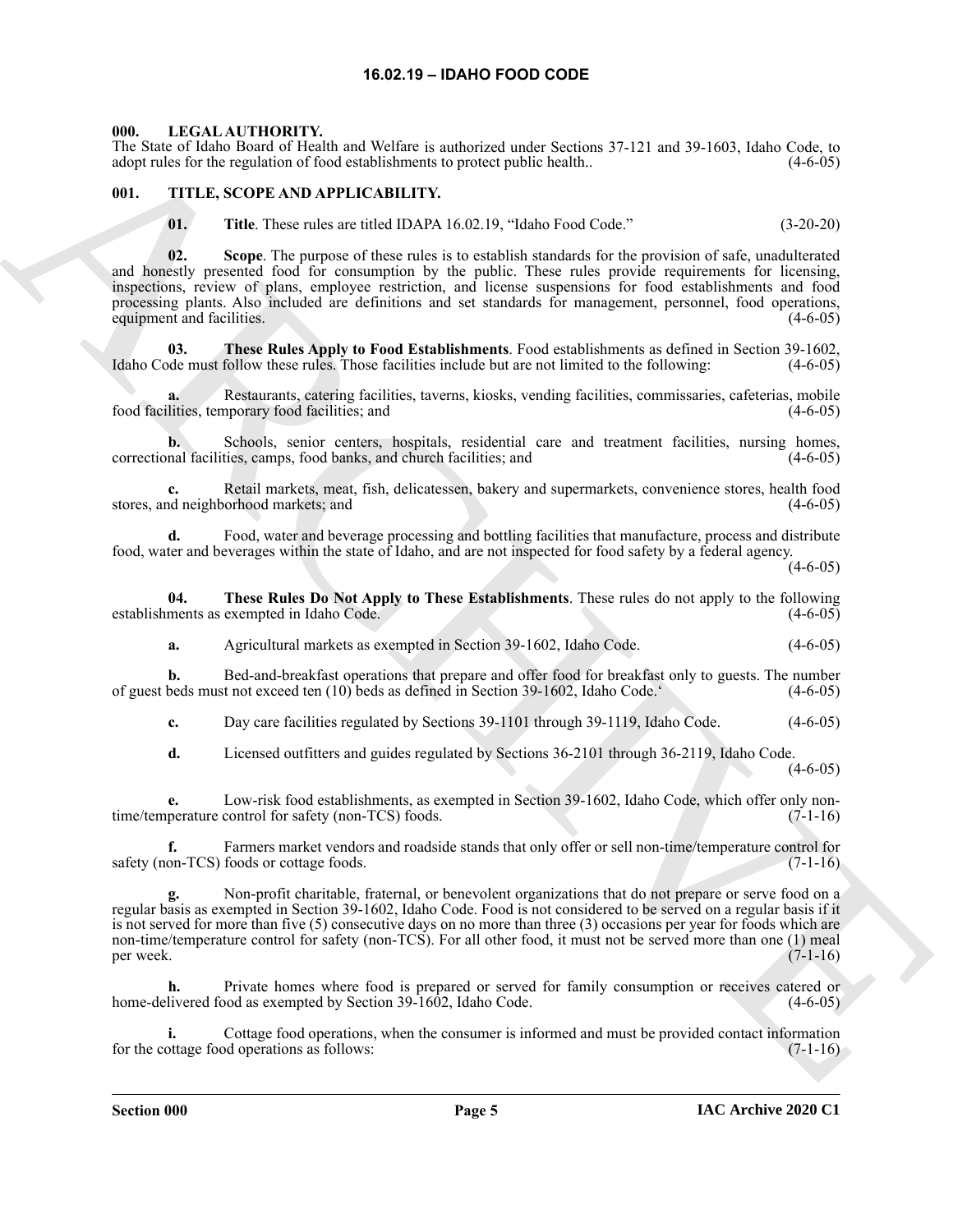| <b>IDAHO ADMINISTRATIVE CODE</b> | <b>IDAPA 16.02.19</b> |
|----------------------------------|-----------------------|
| Department of Health and Welfare | Idaho Food Code       |

i. By a clearly legible label on the product packaging; or a clearly visible placard at the sales or ocation that also states: (7-1-16) service location that also states:

ii. The food was prepared in a home kitchen that is not subject to regulation and inspection by the regulatory authority; and  $(7-1-16)$ 

iii. The food may contain allergens. (7-1-16)

**05. How to Use This Chapter of Rules**. The rules in this chapter are modifications, additions or deletions made to the federal publication incorporated by reference in Section 004 of these rules. In order to follow these rules the publication is required. Changes to those standards are listed in this chapter of rules by listing which section of the publication is being modified at the beginning of each section of rule.  $(4-6-05)$ 

#### <span id="page-5-4"></span><span id="page-5-0"></span>**002. INCORPORATION BY REFERENCE.**

**Equation of Health and Welling Constraints and Residents** are visably state for each constraints and the state of the state of the state of the state of the state of the state of the state of the state of the state of th The Department is adopting by reference the "Food Code, 2013 Recommendations of the United States Public Health Service Food and Drug Administration," Publication PB2013-110462. A certified copy of this publication may be reviewed at the main office of the Department of Health and Welfare. It is also available online at http:// www.fda.gov/Food/GuidanceRegulation/RetailFoodProtection/FoodCode/ucm374275.htm. This publication is being adopted with modifications and additions as follows: (7-1-16)

**01. Chapter 1, Purpose and Definitions**. Additions and modifications have been made to this chapter. See Sections 100 - 199 of these rules.

**02. Chapter 2, Management and Personnel**. Modifications have been made to this chapter. See Sections  $200 - 299$  of these rules. (4-6-05)

**03. Chapter 3, Food**. Modifications have been made to this chapter. See Sections 300-399 of these  $r_{\text{rules}}$ . (4-6-05)

**04. Chapter 4, Equipment, Utensils, and Linens**. This chapter has been adopted with no modifications. (4-6-05)

**05. Chapter 5, Water, Plumbing and Waste**. This chapter has been adopted with no modifications.

 $(4-6-05)$ 

**06. Chapter 6, Physical Facilities**. Modifications have been made to this chapter. See Sections 600-  $699$  of these rules.  $(7-1-16)$ 

**07. Chapter 7, Poisonous or Toxic Materials**. Modifications have been made in this chapter. See Sections 700 - 799 of these rules.

**08. Chapter 8, Compliance and Enforcement**. Modifications have been made in this chapter. See Sections 800-899 of these rules. (4-6-05)

<span id="page-5-3"></span>**09.** Annexes 1 Through 7 Are Excluded. These sections have not been adopted. (4-6-05)

#### <span id="page-5-1"></span>**003. -- 005. (RESERVED)**

#### <span id="page-5-2"></span>**006. CONFIDENTIALITY OF RECORDS AND PUBLIC RECORDS REQUESTS.**

Any disclosure of information obtained by the Department is subject to the restrictions in Title 74, Chapter 1, Idaho Code. Restrictions contained in Section 39-610, Idaho Code, and the Idaho Department of Health and Welfare Rules, IDAPA 16.05.01, "Use and Disclosure of Department Records," must also be followed. (4-6-05)

**01. Contested Hearing and Appeal Records**. All contested case hearings are open to the public, unless ordered closed at the discretion of the hearing officer based on compelling circumstances. A party to a hearing must maintain confidentiality of discussions that warrant closing the hearing to the public.  $(4-6-05)$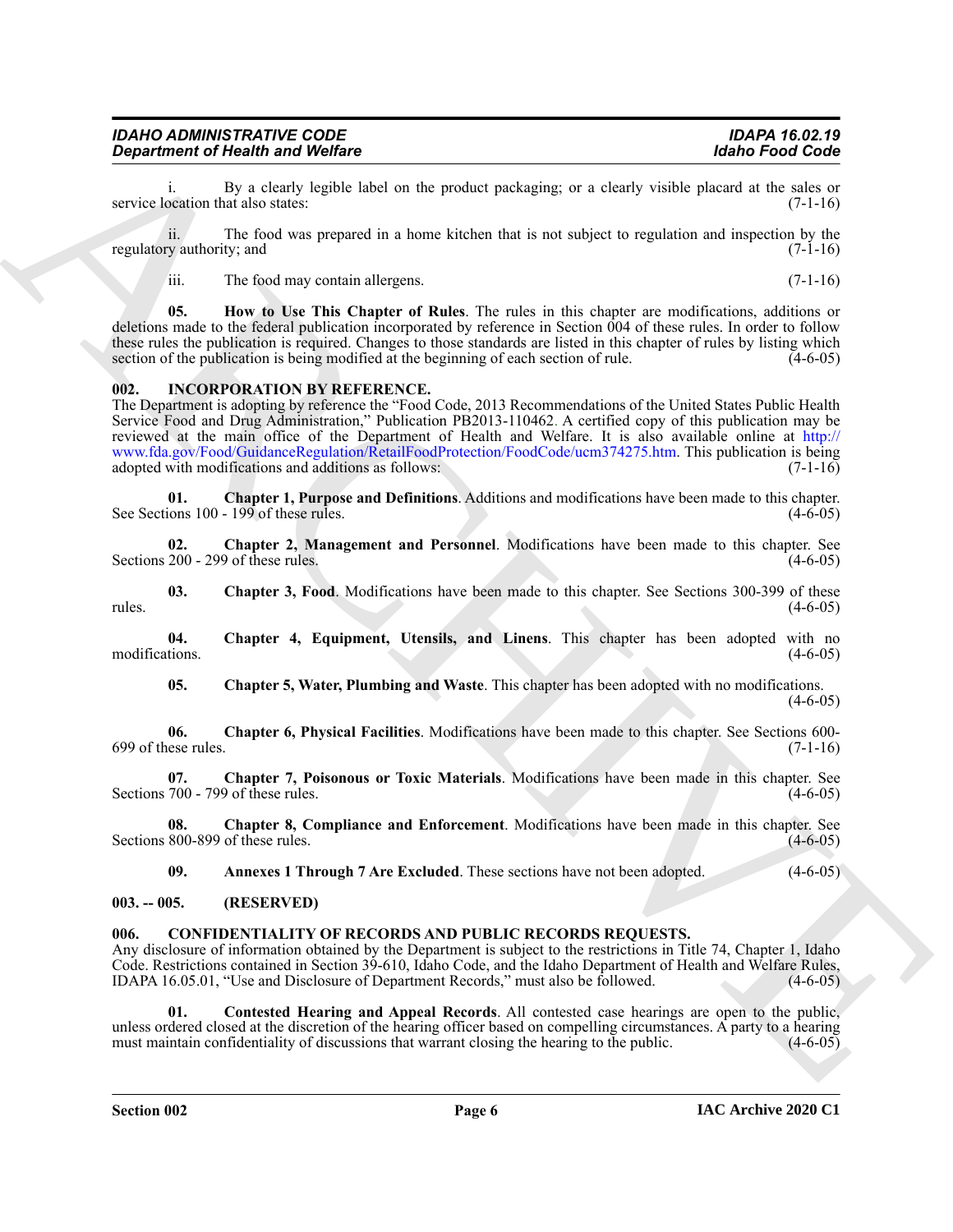| <b>IDAHO ADMINISTRATIVE CODE</b> |  |
|----------------------------------|--|
| Department of Health and Welfare |  |

**02. Inspection Report**. A completed inspection report is a public document and is available for public disclosure to any person who requests the report as provided in Idaho's Public Records Law, Title 74, Chapter 1, Idaho Code. (4-6-05)

**03. Medical Records**. Medical information given to the Department or regulatory authority will be confidential and must follow IDAPA 16.05.01, "Use And Disclosure of Department Records." (4-6-05)

**04. Plans and Specifications**. Plans and specifications submitted to the regulatory authority as required in Chapter 8 of the 2013 Food Code referenced in Section 004 of these rules, must be treated as confidential or trade secret information under Section 74-107, Idaho Code. (7-1-16)

## <span id="page-6-0"></span>**007. -- 049. (RESERVED)**

## <span id="page-6-16"></span><span id="page-6-1"></span>**050. TRAINING AND INFORMATIONAL MATERIALS.**

The Department is authorized under Section 56-1007, Idaho Code, to establish a reasonable charge for training and informational materials that are provided to the public. (4-6-05)

## <span id="page-6-2"></span>**051. -- 099. (RESERVED)**

## <span id="page-6-15"></span><span id="page-6-3"></span>**100. PURPOSES AND DEFINITIONS.**

Sections 100 through 199 of these rules will be used for modifications and additions to Chapter 1 of the 2013 Food Code as incorporated in Section 004 of these rules. (7-1-16) Code as incorporated in Section 004 of these rules.

## <span id="page-6-4"></span>**101. -- 109. (RESERVED)**

## <span id="page-6-6"></span><span id="page-6-5"></span>110. DEFINITIONS AND ABBREVIATIONS -- A THROUGH K.

The definitions defined in this section are modifications or additions to the definitions and terms provided in the 2013 Food Code. (7-1-16)

<span id="page-6-7"></span>**01. Agricultural Market**. Any venue where a fixed or mobile retail food establishment can engage in the sale of raw or fresh fruits, vegetables, and nuts in the shell. It may also include the sale of factory sealed non-time/ temperature control for safety foods (non-TCS). Agricultural market means the same as "farmers market" or "roadside stand." (7-1-16)

<span id="page-6-8"></span>**02. Board**. The State of Idaho Board of Health and Welfare as established in Section 56-1005, Idaho  $\text{Code.} \tag{4-6-05}$ 

<span id="page-6-9"></span>**03. Commissary**. A commissary is a place where food containers or supplies are stored, prepared, or packaged for transit, sale, or service at other locations. (7-1-16)

<span id="page-6-10"></span>**04. Consent Order**. A consent order is an enforceable agreement between the regulatory authority and the license holder to correct violations that caused the actions taken by the regulatory authority. (4-6-05)

<span id="page-6-11"></span>**05.** Core Item. Modifications to Section 1-201.10(B) by amending the term "core item" to mean the "non-critical item." (7-1-16) same as "non-critical item."

<span id="page-6-12"></span>**06. Cottage Food Operation**. A cottage food operation is when a person or business prepares or produces cottage food products in the home kitchen of that person's primary residence or other designated kitchen or  $\alpha$  location. (7-1-16)

**Equivalent of Nearly and Wolfen.**<br>
We also the simulated large-time and is public denotes the system of the simulation of the simulation of the simulation of the simulation of the simulation of the simulation of the simu **07. Cottage Food Product**. Cottage food products are non-time/temperature control for safety (non-TCS) foods that are sold directly to a consumer. Examples of cottage foods may include but are not limited to: baked goods, fruit jams and jellies, fruit pies, breads, cakes, pastries and cookies, candies and confections, dried fruits, dry herbs, seasonings and mixtures, cereals, trail mixes and granola, nuts, vinegar, popcorn and popcorn balls, and cotton candy. (7-1-16) candy.  $(7-1-16)$ 

<span id="page-6-14"></span><span id="page-6-13"></span>**08.** Critical Item. A provision of this code that if in noncompliance, is more likely than other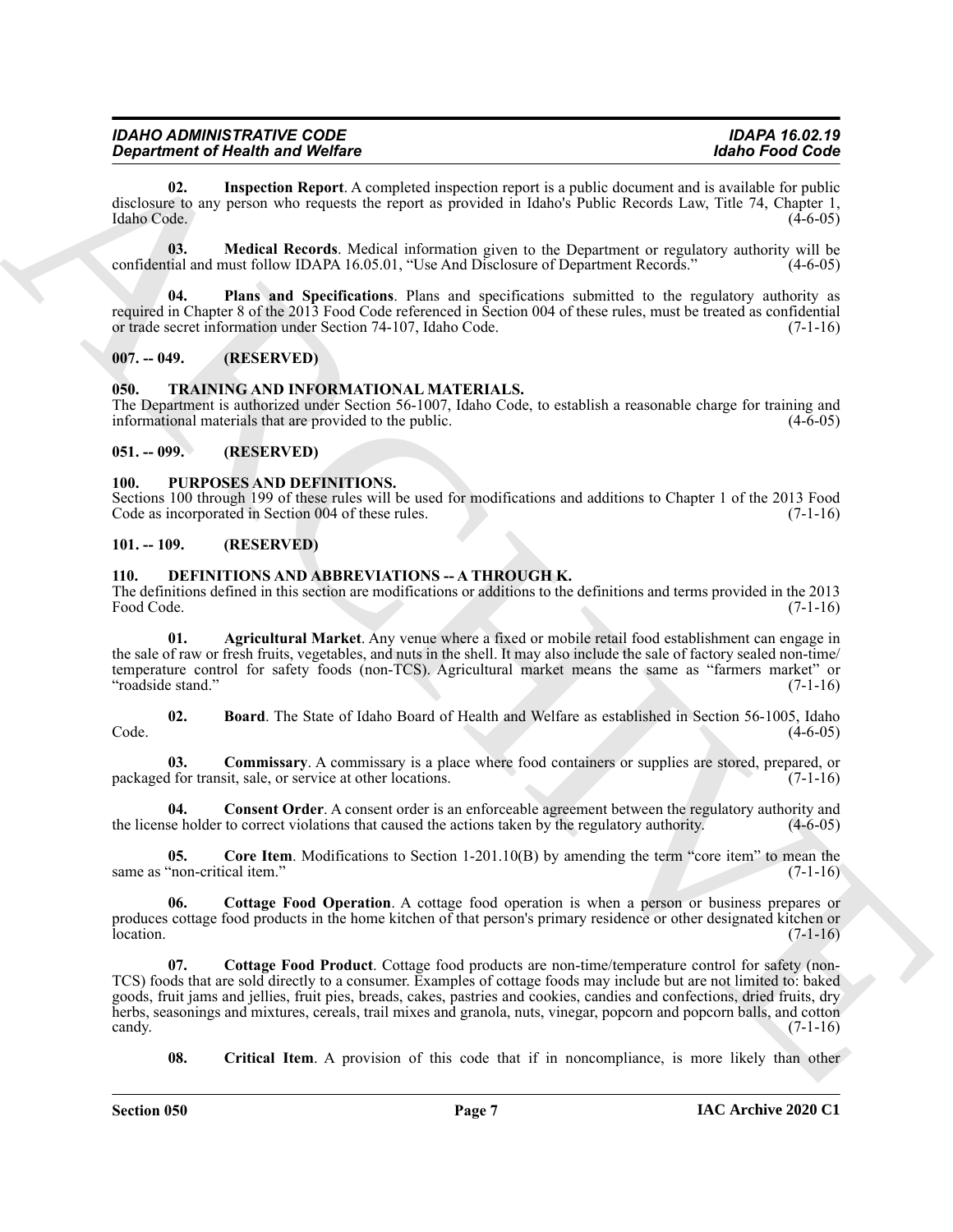| <b>IDAHO ADMINISTRATIVE CODE</b>        | <b>IDAPA 16.02.19</b> |
|-----------------------------------------|-----------------------|
| <b>Department of Health and Welfare</b> | Idaho Food Code       |

violations to contribute to food contamination, illness, or environmental health hazard. A critical item includes items with a quantifiable measure to show control of hazards such as but not limited to, cooking, reheating, cooling, and hand washing. Critical item means the same as "priority item." Critical item is an item that is denoted with a superscript  $(\overline{P})$ , (7-1-16)

<span id="page-7-1"></span>**09. Department**. The Idaho Department of Health and Welfare as established in Section 56-1002, Idaho Code. (4-6-05)

<span id="page-7-2"></span>**10. Director**. The Director of the Idaho Department of Health and Welfare as established in Section 56- 1003, Idaho Code. (4-6-05)

<span id="page-7-3"></span>**11. Embargo**. An action taken by the regulatory authority that places a food product or equipment used roduction on hold until a determination is made on the product's safety. in food production on hold until a determination is made on the product's safety.

<span id="page-7-4"></span>**12. Enforcement Inspection**. An inspection conducted by the regulatory authority when compliance with these rules by a food establishment is lacking and violations remain uncorrected after the first follow-up inspection to a routine inspection. (4-6-05) inspection to a routine inspection.

<span id="page-7-5"></span>**13. Farmers Market**. Any fixed or mobile retail food establishment at which farmer producers sell agricultural products directly to the general public. Farmers market means the same as "agricultural market" and "roadside stand." (7-1-16)

**14. Food Establishment**. Modifications to Section 1-201.10 amends the definition of "food establishment" as follows: (7-1-16)

<span id="page-7-7"></span><span id="page-7-6"></span>**a.** Delete Subparagraph 3(c) of the term "food establishment" in the 2013 Food Code; (7-1-16)

**b.** Add Subparagraph 3(h) to the term "food establishment" to clarify that a cottage food operation is not a food establishment. (7-1-16)

**15. Food Processing Plant**. Modification to Section 1-201.10 amends the definition of "food processing plant" by deleting Subparagraph 2 of the term "food processing plant" in the 2013 Food Code. (7-1-16)

**16. Good Retail Practice**. Good retail practice means the preventive measures that include practices and procedures that effectively control the introduction of pathogens, chemicals, and physical objects into food. (3-29-17)

<span id="page-7-9"></span><span id="page-7-8"></span>**17. High-Risk Food Establishment**. A high-risk food establishment does the following operations:

**a.** Extensive handling of raw ingredients; (4-6-05)

**b.** Preparation processes that include the cooking, cooling and reheating of time/temperature control  $y$  (TCS) foods; or (7-1-16) for safety  $(TCS)$  foods; or

<span id="page-7-10"></span>**c.** A variety of processes requiring hot and cold holding of time/temperature control for safety (TCS)  $600$  foods.  $(7-1-16)$ 

**Experiment of Health Saving-Specifics** is the continued by the two states of the Ford Cost<br>
and continued the continued by the continued by the continued by the continued by the continued by the continued by the continue **18. Intermittent Food Establishment**. An intermittent food establishment is a food vendor that operates for a period of time, not to exceed three (3) days per week, at a single, specified location in conjunction with a recurring event and that offers time/temperature control for safety (TCS) foods to the general public. Examples of a recurring event may be a farmers' or community market, or a holiday market. An intermittent food establishment does not include the vendor of farm fresh ungraded eggs at a recurring event (7-1-16)

#### <span id="page-7-11"></span><span id="page-7-0"></span>**111. DEFINITIONS AND ABBREVIATIONS -- L THROUGH Z.**

The definitions defined in this section are modifications or additions to the definitions and terms provided in the 2013 Food Code. (7-1-16)

 $(4-6-05)$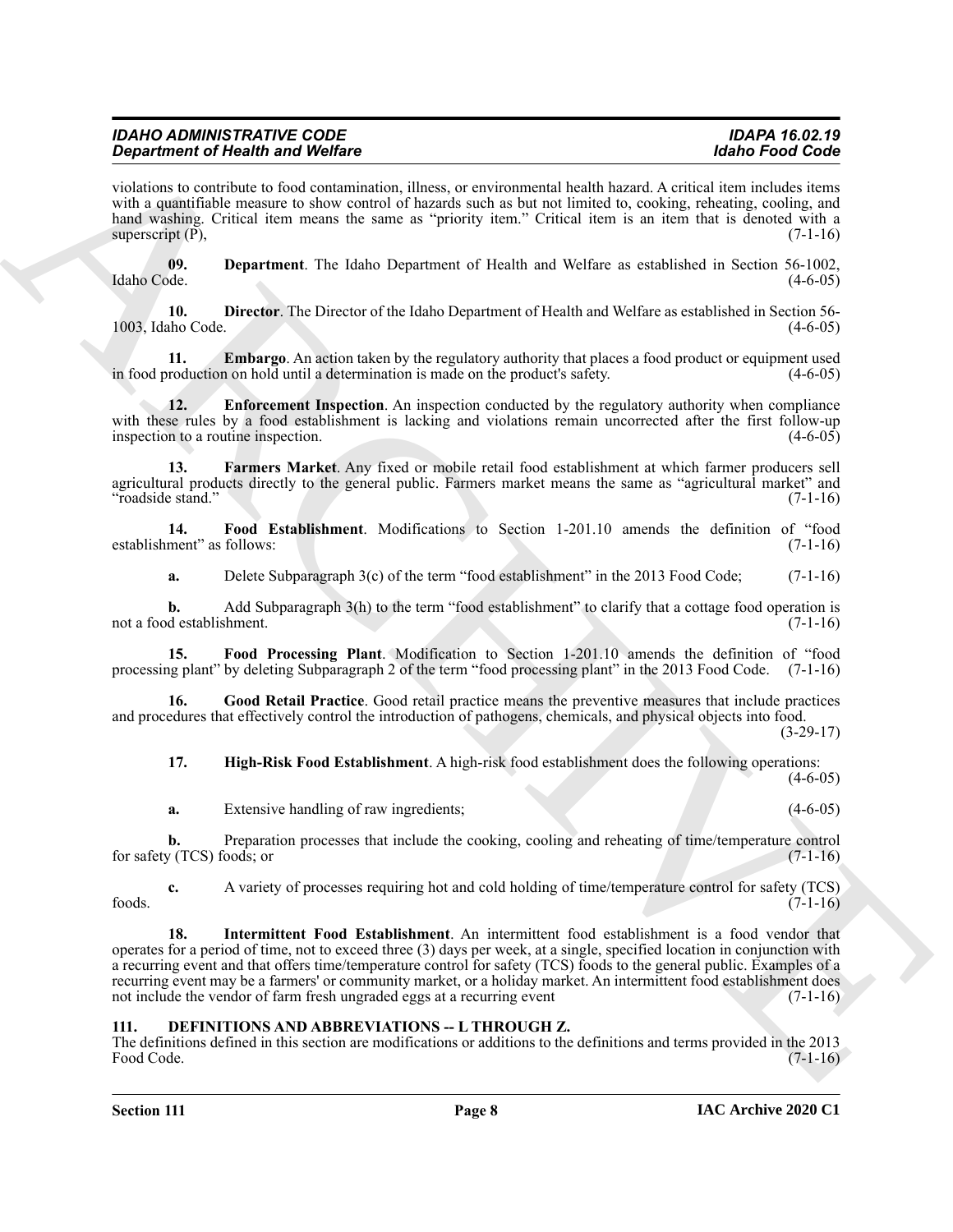<span id="page-8-9"></span>**01. License**. The term "license" is used in these rules the same as the term "permit" is used in the 2013 Food Code. (7-1-16)

<span id="page-8-0"></span>**02. License Holder**. The term "license holder" is used in these rules the same as the term "permit holder" is used in the 2013 Food Code. (7-1-16)

**03. Low-Risk Food Establishment**. A low-risk food establishment provides factory-sealed prepackaged non-time/temperature control for safety (non-TCS) foods. The establishment may have limited preparation of non-time/temperature control for safety (non-TCS) foods only. (7-1-16)

<span id="page-8-2"></span><span id="page-8-1"></span>**04. Medium-Risk Food Establishment**. A medium-risk food establishment includes the following:  $(4-6-05)$ 

- **a.** A limited menu of one (1) or two (2) items; or (4-6-05) **b.** Pre-packaged raw ingredients cooked or prepared to order; or (4-6-05) **c.** Raw ingredients requiring minimal assembly; or (4-6-05)
- <span id="page-8-3"></span>**d.** Most products are cooked or prepared and served immediately; or (4-6-05)

**e.** Hot and cold holding of time/temperature control for safety (TCS) foods is restricted to single meal service.  $(7-1-16)$ 

**05. Mobile Food Establishment**. A mobile food establishment is a food establishment selling or serving food for human consumption from any vehicle or other temporary or itinerant station and includes any movable food service establishment, truck, van, trailer, pushcart, bicycle, watercraft, or other movable food service with or without wheels, including hand-carried, portable containers in or on which food or beverage is transported, stored, or prepared for retail sale or given away at temporary locations. (7-1-16)

<span id="page-8-5"></span><span id="page-8-4"></span>**06. Non-Critical Item**. A non-critical item is a provision of this Code that is not designated as a critical item or potentially-critical item. A non-critical item includes items that usually relate to general sanitation, operation controls, sanitation standard operating procedures (SSOPs), facilities or structures, equipment design, or general maintenance. Non-critical item means the same as CORE ITEM. (7-1-16)

*Great free of Health wast Welfare*<br>
Using Free Christine Ticense" is over it and the term the searce as the term "perma" is used in  $Q_1$  and  $Q_2$ <br>
Free Christian Extense Theoretical control is a searce in the term "p **07. Potentially-Critical Item**. A potentially-critical item is a provision in this Code whose application supports, facilitates, or enables one (1) or more critical items. Potentially critical item includes an item that requires the purposeful incorporation of specific actions, equipment, or procedures by industry management to attain control of risk factors that contribute to foodborne illness or injury such as personnel training, infrastructure or necessary equipment, HACCP plans, documentation or record keeping, and labeling. Potentially-critical item means the same as priority foundation item. A potentially-critical item is an item that is denoted in this code with a superscript (Pf).  $(7-1-16)$ 

<span id="page-8-7"></span>**08.** Priority Item. Modification to Section 1-201.10(B) by amending the term "priority item" to read tem means the same as critical item. (7-1-16) priority item means the same as critical item.

<span id="page-8-6"></span>**Priority Foundation Item**. Modification to Section 1-201.10(B) by amending the term "priority to read priority foundation item means the same as potentially-critical item. (7-1-16) foundation item" to read priority foundation item means the same as potentially-critical item.

<span id="page-8-8"></span>**10. Regulatory Authority**. The Department or its designee is the regulatory authority authorized to enforce compliance of these rules. (4-6-05)

**a.** The Department is responsible for preparing the rules, rule amendments, standards, policy tts, operational procedures, program assessments and guidelines. (4-6-05) statements, operational procedures, program assessments and guidelines.

**b.** The seven (7) Public Health Districts and the Division of Licensing and Certification have been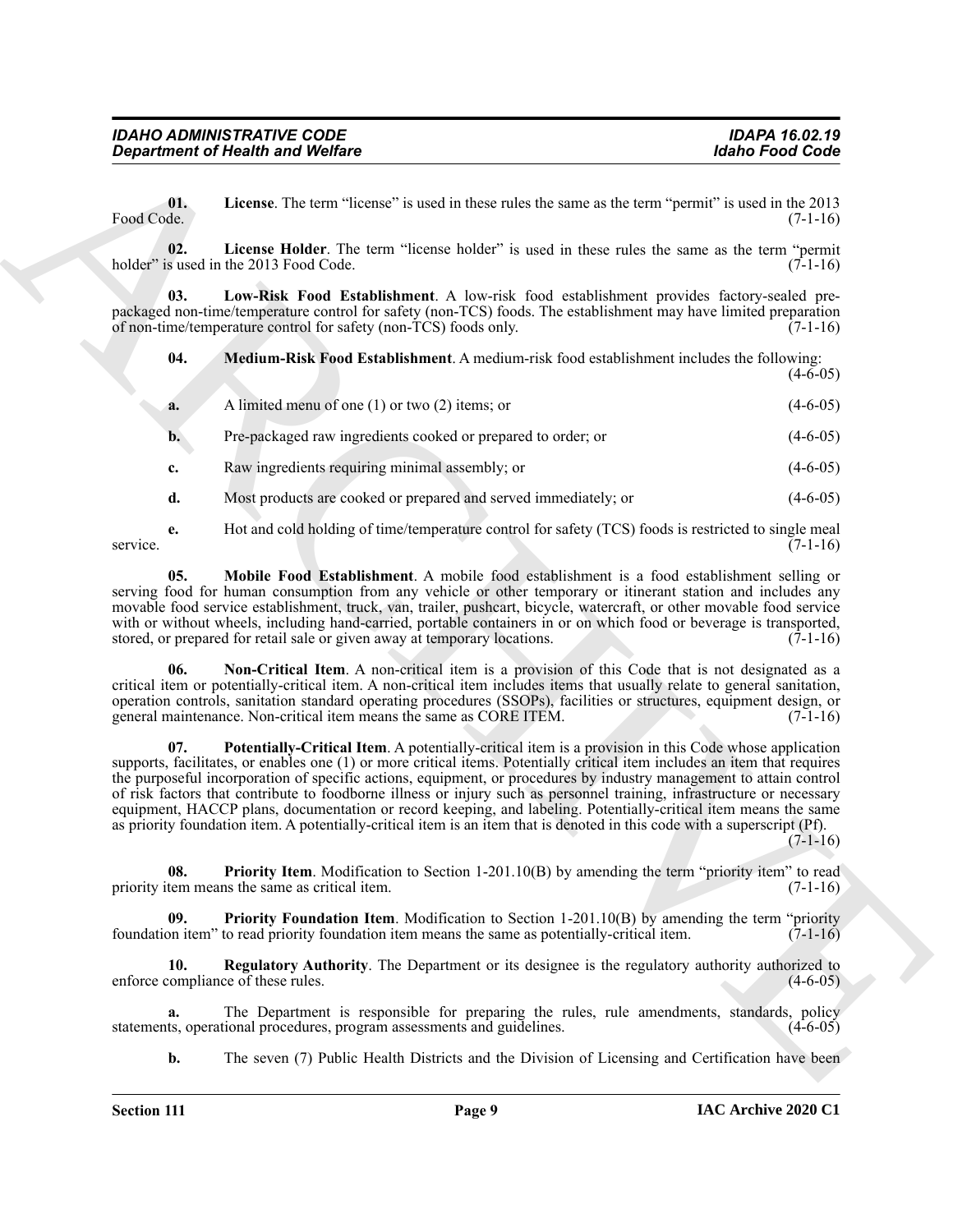#### *IDAHO ADMINISTRATIVE CODE IDAPA 16.02.19 Department of Health and Welfare*

designated by the Director as the regulatory authority for the purpose of issuing licenses, collecting fees, conducting inspections, reviewing plans, determining compliance with the rules, investigating complaints and illnesses, examining food, embargoing food and enforcing these rules. (7-1-16)

<span id="page-9-11"></span>**11. Risk Control Plan**. Is a document describing the specific actions to be taken by the license holder to address and correct a continuing hazard or risk within the food establishment. (4-6-05)

<span id="page-9-12"></span>**12. Risk Factor Violation**. Risk factor violation means improper practices or procedures that are most frequently identified by epidemiologic investigation as a cause of foodborne illness or injury. (3-29-17)

<span id="page-9-10"></span>**13. Roadside Stand**. Any fixed or mobile retail food establishment at which an individual farmer producer sells own agricultural products directly to consumers. Roadside stand means the same as "agricultural market" and "farmers market."

#### <span id="page-9-0"></span>**112. -- 199. (RESERVED)**

#### <span id="page-9-1"></span>**200. MANAGEMENT AND PERSONNEL.**

Sections 200 through 299 of these rules will be used for modifications and additions to Chapter 2 of the 2013 Food Code as incorporated in Section 004 of these rules. (7-1-16)

#### <span id="page-9-9"></span><span id="page-9-2"></span>**201. ASSIGNMENT OF PERSON IN CHARGE.**

Modification to Section 2-101.11. The license holder will be the person in charge or will designate a person in charge and will ensure that a person in charge is present at the food establishment during all hours of food preparation and service. (4-6-05)

#### <span id="page-9-3"></span>**202. -- 209. (RESERVED)**

#### <span id="page-9-13"></span><span id="page-9-4"></span>**210. DEMONSTRATION OF KNOWLEDGE.**

Modification to Section 2-102.11. The person in charge of a food establishment may demonstrate knowledge on the risks of foodborne illness or health hazards by one (1) of the following. (4-6-05)

<span id="page-9-16"></span>**01. No Critical Violations**. Complying with the 2013 Food Code by not having any critical violations at the time of inspection; or (7-1-16)

<span id="page-9-14"></span>**02. Approved Courses**. Completion of the Idaho Food Safety and Sanitation Course, or an equivalent course designed to meet the same training as the Idaho Food Safety and Sanitation Course. (4-6-05)

<span id="page-9-15"></span>**03. Certified Food Protection Manager**. Modification to Section 2-102.12(A). Beginning July 1, 2018, at least one employee that has supervisory and management responsibility and the authority to direct and control food preparation and service must be a certified food protection manager who has shown proficiency of required information through passing a test that is part of an accredited program. (7-1-16)

#### <span id="page-9-5"></span>**211. -- 299. (RESERVED)**

#### <span id="page-9-17"></span><span id="page-9-6"></span>**300. FOOD.**

Sections 300 through 399 of these rules will be used for modifications and additions to Chapter 3 of the 2013 Food Code as incorporated in Section 004 of these rules. (7-1-16) Code as incorporated in Section 004 of these rules.

#### <span id="page-9-7"></span>**301. -- 319. (RESERVED)**

#### <span id="page-9-19"></span><span id="page-9-18"></span><span id="page-9-8"></span>**320. MEAT AND POULTRY.**

**Signalment** of Newfort Solutions Weddle<br>
Assumed by the Direction of Newfort Solution with the the propose of some times as obstrain is a purished<br>
model in the Blueton phase of the Solution of the Solution of the Soluti **01. Custom Meat**. Meat that is processed for individual owner(s) by a custom butcher, under the custom exemption in 9 CFR 303.1 "Mandatory Meat Inspection Exemptions," must be marked "Not For Sale" and may not be sold, served or given away to any member of the public. This meat must be for the use in the household of such owner(s), their families, non-paying guest and employees only. (4-6-05)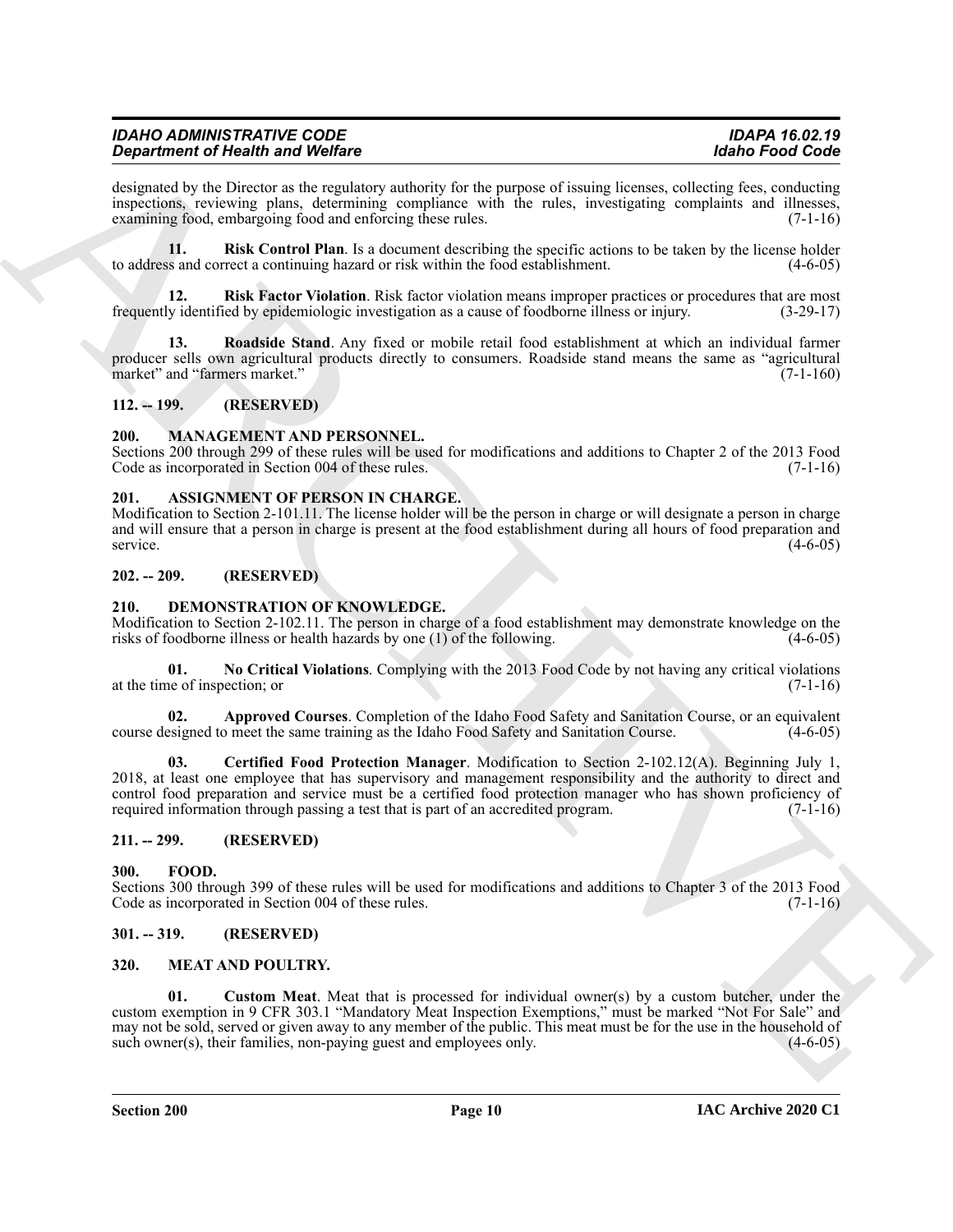<span id="page-10-7"></span>

| <b>IDAHO ADMINISTRATIVE CODE</b>        | <b>IDAPA 16.02.19</b> |
|-----------------------------------------|-----------------------|
| <b>Department of Health and Welfare</b> | Idaho Food Code       |

## <span id="page-10-0"></span>**321. -- 324. (RESERVED)**

#### <span id="page-10-6"></span><span id="page-10-5"></span><span id="page-10-4"></span><span id="page-10-3"></span><span id="page-10-2"></span><span id="page-10-1"></span>**325. GAME ANIMALS.**

|                          | <b>Department of Health and Welfare</b>                                                                                                                                                                                                                                                                                                                                                                                 | <b>Idaho Food Code</b> |  |
|--------------------------|-------------------------------------------------------------------------------------------------------------------------------------------------------------------------------------------------------------------------------------------------------------------------------------------------------------------------------------------------------------------------------------------------------------------------|------------------------|--|
| 02.                      | Poultry Exemption. Poultry that is exempt in 9 CFR 381.10, Subpart C "Mandatory Poultry<br>Products Inspection Exemptions" may be sold, served or given away in Idaho, if it is processed in a licensed food<br>processing facility and is labeled "Exempt from USDA Inspection per PL 492."                                                                                                                            | $(4-6-05)$             |  |
| $321. - 324.$            | (RESERVED)                                                                                                                                                                                                                                                                                                                                                                                                              |                        |  |
| 325.                     | <b>GAME ANIMALS.</b><br>Modification to Section $3-201.17(A)(4)$ , is made by deleting Section $3-201.17(A)(4)$ and replacing it with Subsections<br>325.01 through 325.04 of these rules.                                                                                                                                                                                                                              | $(4-11-15)$            |  |
| 01.                      | Field Dressed Game Animals. Un-inspected wild game animals and wild poultry may be custom<br>processed or prepared and served upon request by an individual having ownership of the animal. Except as allowed in<br>Subsection 325.04 of this rule, un-inspected wild game animals and wild poultry must be processed for or served to<br>that owner and for the family or guests of that individual animal owner only. | $(4-11-15)$            |  |
| 02.                      | Processing Game Animals. Game animals and birds are to be completely separated from other<br>food during storage, processing, preparation and service with the use of separate equipment or areas or by scheduling<br>and cleaning, providing there is compliance with the following:                                                                                                                                   | $(4-6-05)$             |  |
| a.                       | Slaughtering and cleaning of game animals or birds can not be done in the food establishment,<br>except for meat processing establishments with kill floors; and                                                                                                                                                                                                                                                        | $(4-6-05)$             |  |
| b.                       | Game animals and other animal carcasses are free of any visible dirt, filth, fecal matter or hair<br>before such carcasses enter the food establishment, except for meat processing establishments with kill floors; and                                                                                                                                                                                                | $(4-6-05)$             |  |
| c.<br>wrapped parts; and | An identifying tag with the owner's name must be on each carcass or divided parts and packaged or                                                                                                                                                                                                                                                                                                                       | $(4-6-05)$             |  |
| members of the public.   | Each carcass or divided parts and packaged or wrapped parts are marked or tagged with a "Not for<br>sale" label. Except as allowed in Subsection 325.04 of this rule, these may not be sold, given away, or served to any                                                                                                                                                                                               | $(4-11-15)$            |  |
| 03.                      | Un-Inspected Game Animals. Any un-inspected game animals prepared and served in a food<br>establishment may only be prepared and served at the request of the owner of the animals for the owner and invited<br>family or friends at a private dinner. Except as allowed in Subsection 325.04 of this rule, these animals may not be<br>served, sold, or given away to any members of the public.                       | $(4-11-15)$            |  |
| 04.                      | <b>Donated Game Meat.</b> Legally harvested game meat may be donated to a food bank or food pantry<br>when the following conditions are met:                                                                                                                                                                                                                                                                            | $(4-11-15)$            |  |
| a.                       | The end recipient of the donated game meat signs an acknowledgment statement indicating that he<br>is aware that the meat has been donated and that the meat itself is un-inspected, wild-harvested game meat. $(4-11-15)$                                                                                                                                                                                              |                        |  |
| b.                       | The game meat must have been processed by:                                                                                                                                                                                                                                                                                                                                                                              | $(4-11-15)$            |  |
| i.<br>products;          | A facility that is subject to inspection by the regulatory authority with jurisdiction over meat                                                                                                                                                                                                                                                                                                                        | $(4-11-15)$            |  |
| ii.                      | The facility packages the game meat into portions that require no further processing or cutting by<br>the food bank or food pantry; and                                                                                                                                                                                                                                                                                 | $(4-11-15)$            |  |
| c.                       | The meat is labeled by the processor with the following:                                                                                                                                                                                                                                                                                                                                                                | $(4-11-15)$            |  |
| i.                       | Species identification;                                                                                                                                                                                                                                                                                                                                                                                                 | $(4-11-15)$            |  |
| ii.                      | The name and address of the meat processing facility; and                                                                                                                                                                                                                                                                                                                                                               | $(4-11-15)$            |  |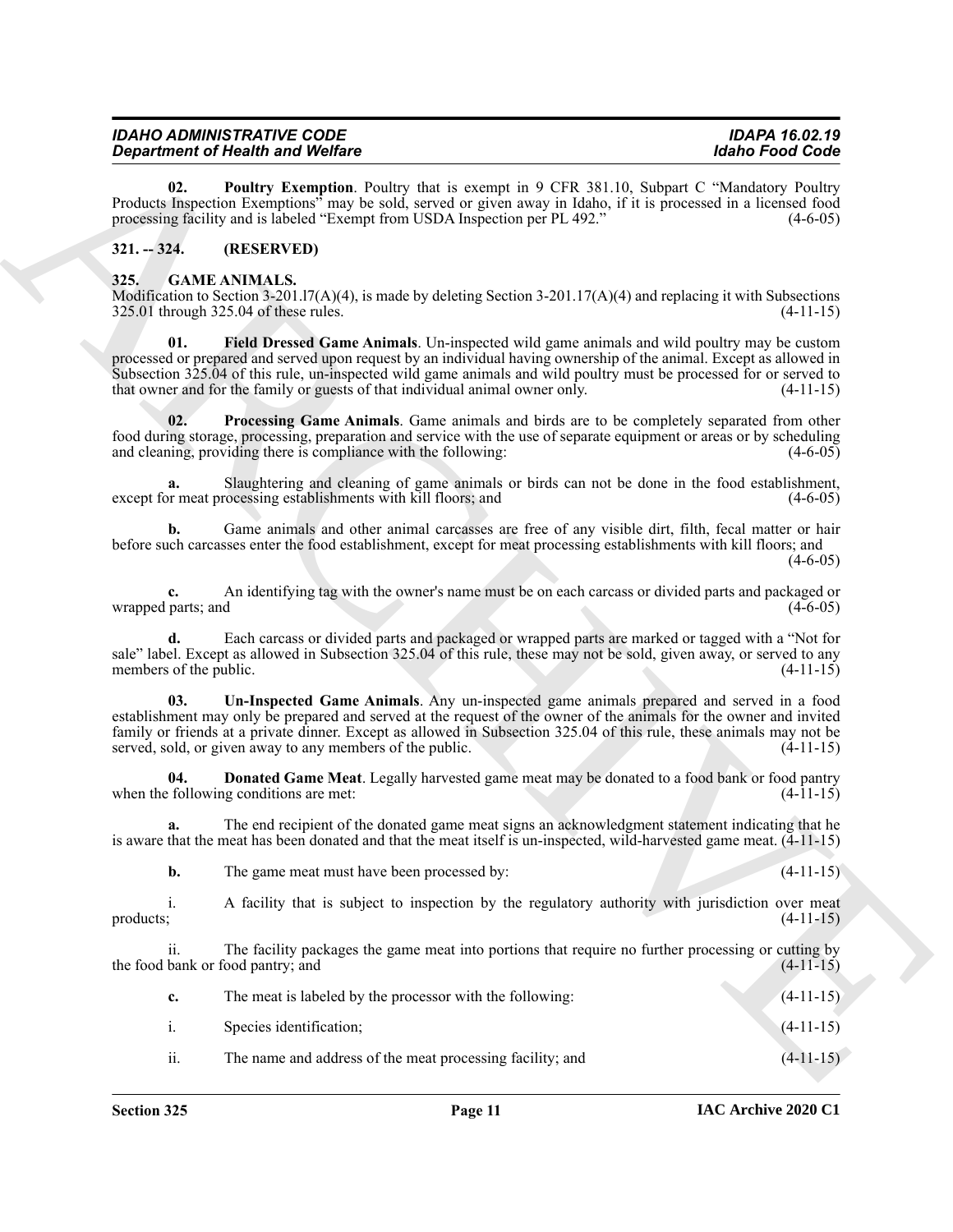| <b>IDAHO ADMINISTRATIVE CODE</b>        | <b>IDAPA 16.02.19</b> |
|-----------------------------------------|-----------------------|
| <b>Department of Health and Welfare</b> | Idaho Food Code       |

<span id="page-11-6"></span>iii. The words "Processed for Donation or Private Use" and "Cook to 165° F." (4-11-15)

#### <span id="page-11-0"></span>**326. -- 354. (RESERVED)**

#### <span id="page-11-1"></span>**355. FOOD PROCESSING PLANTS.**

Food processing plants, establishments, canning factories or operations must meet the requirements in Chapters 1 through 8 of the 2013 Food Code, and Subsections 355.01 through 355.07 of this rule.  $(7-1-16)$ 

<span id="page-11-13"></span>**01. Thermal Processing of Low-Acid Foods**. Low-acid food products processed using thermal methods for canning must meet the requirements of 21 CFR 113. (4-6-05)

<span id="page-11-10"></span>**02. Processing of Acidified Foods**. Acidified food products must meet the requirements of 21 CFR  $114.$  (7-1-16)

<span id="page-11-8"></span>**03. Bottled Water Processing**. Bottled drinking water processed in Idaho must be from a licensed processing facility that meets the requirements of 21 CFR 129. Bottled drinking water must also meet the quality and monitoring requirements in 21 CFR 165. (4-6-05)

<span id="page-11-7"></span>**04. Approval of Process Methods**. A variance by the regulatory authority must be approved and granted for specialized processing methods for products listed in Section 3-502.11. (4-6-05)

<span id="page-11-9"></span>**05. Labels**. Proposed labels must be submitted to the regulatory authority for review and approval before printing. (4-6-05)

<span id="page-11-12"></span>**06. Testing**. The license holder is responsible for chemical, microbiological or extraneous material testing procedures to identify failures or food contamination of food products being processed or manufactured by the license holder. (4-6-05)

**07. Quality Assurance Program**. The license holder or his designated person must develop and submit to the regulatory authority for review and approval a quality assurance program or HACCP plan which covers the food processing operation. The program must include the following: (4-6-05)

<span id="page-11-11"></span>**a.** An organization chart identifying the person responsible for quality control operations; (4-6-05)

**b.** A process flow diagram outlining the processing steps from the receipt of the raw materials to the production and packaging of the finished product(s) or group of related products;  $(4-6-05)$ 

**c.** A list of specific points in the process which are critical control points that have scheduled monitoring; (3-20-20) monitoring; (3-20-20)

**d.** Product codes that establish and identify the production date and batch; (4-6-05)

**e.** A manual covering sanitary maintenance of the facility and hygienic practices to be followed by the employees; and (4-6-05)

Gegardment of Nearly hand Wolfare<br>
in the word Constant of Teva Law and "Crease Law Tank Crease" (4-11-15)<br>
326. - SSL. (RESULT) 1209.<br>
336. - SSL. (RESULT) 1209. (RESULT) 1209. (RESULT) 1209. (RESULT) 1209. (RESULT) 1209 **f.** A records system allowing for review and evaluation of all operations including the quality assurance program results. These records must be kept for a period of time that exceeds the shelf life of the product by six  $(6)$  months or for two  $(2)$  years, whichever is less.  $(4-6-05)$ 

#### <span id="page-11-2"></span>**356. -- 359. (RESERVED)**

<span id="page-11-4"></span><span id="page-11-3"></span>**360. ADVISING CONSUMERS OF HEALTH RISK OF RAW OR UNDERCOOKED FOODS.** Modification to Section 3-603.11. (4-6-05) (4-6-05)

<span id="page-11-5"></span>**01. Consumption of Animal Foods That Are Raw, Undercooked, or Not Otherwise Processed to Eliminate Pathogens**. Except as specified in Section 3-401.11(C) and Subparagraph 3-401.11(D)(3) and under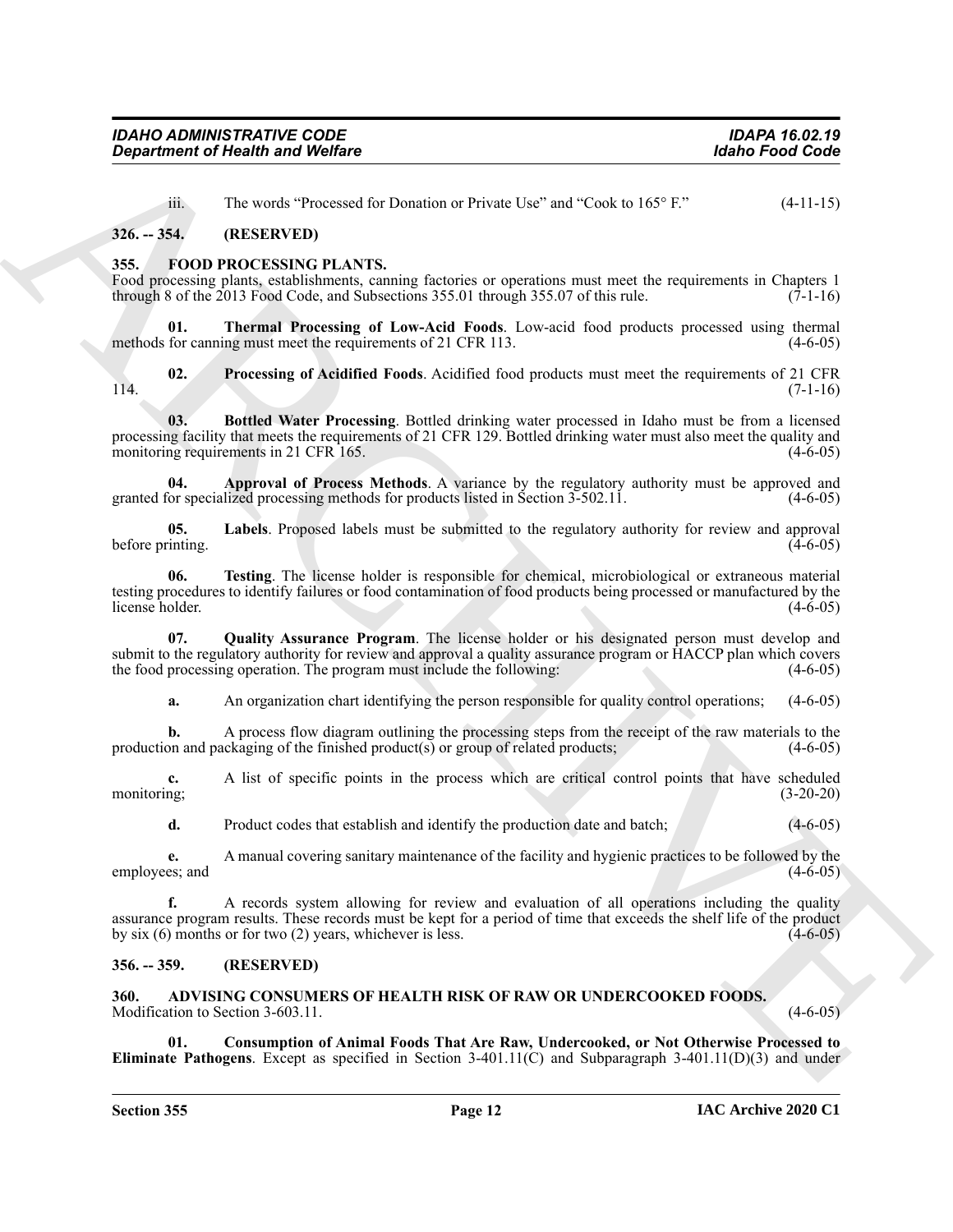| <b>IDAHO ADMINISTRATIVE CODE</b>        | <b>IDAPA 16.02.19</b> |
|-----------------------------------------|-----------------------|
| <b>Department of Health and Welfare</b> | Idaho Food Code       |

<span id="page-12-12"></span>Section 3-801.11(D), if an animal food such as beef, eggs, fish, lamb, milk, pork, poultry, or shellfish that is raw, undercooked or not otherwise processed to eliminate pathogens is offered in a ready-to-eat form as a deli, menu, vended, or other item; or as a raw ingredient in another ready-to-eat food, the license holder must inform the consumers of health risks. (4-6-05)

**Equivalent of Newton Worlds Control in the control of Newtonia and Section 1980.** The control of Newton Control of Newtonia and Section 2011 in the control of Newtonia and Section 2012 in the control of Newtonia and Sect **02. How to Inform Consumers of Health Risk**. The license holder must use any effective means to inform consumers of potential health risks. Some effective ways that may be used to inform consumers are: brochures, deli case placards, signs or verbal warnings, that state, "Consuming raw or undercooked meats, poultry, seafood, shellfish, or eggs may increase your risk of foodborne illness, especially if you have certain medical conditions." (4-6-05)

## <span id="page-12-0"></span>**361. -- 369. (RESERVED)**

## <span id="page-12-11"></span><span id="page-12-1"></span>**370. ADULTERATED OR MISBRANDED FOOD.**

The regulatory authority may order the license holder or other person who has custody of misbranded food to destroy, denature or recondition adulterated or misbranded food according to Section 37-118, Idaho Code. See Section 851 of these rules for embargo, tagging, storage and release of adulterated or misbranded food. (4-6-05) these rules for embargo, tagging, storage and release of adulterated or misbranded food.

## <span id="page-12-2"></span>**371. -- 599. (RESERVED)**

## <span id="page-12-13"></span><span id="page-12-3"></span>**600. PHYSICAL FACILITIES.**

Sections 600 through 699 of these rules will be used for modifications and additions to Chapter 6 of the 2013 Food Code as incorporated in Section 004 of these rules. (7-1-16) Code as incorporated in Section 004 of these rules.

## <span id="page-12-4"></span>**601. -- 619. (RESERVED)**

## <span id="page-12-15"></span><span id="page-12-5"></span>**620. PRIVATE HOMES AND LIVING OR SLEEPING QUARTERS, USE PROHIBITION.**

Modifications to Section 6-202.111. Except for cottage food operations, a private home, a room used as living or sleeping quarters, or an area directly opening into a room used as living or sleeping quarters may not be used for conducting food establishment operations. Residential care or assisted living facilities designed to be a homelike environment, are exempted from Section 6-202.111. (7-1-16)

## <span id="page-12-6"></span>**621. -- 699. (RESERVED)**

## <span id="page-12-14"></span><span id="page-12-7"></span>**700. POISONOUS OR TOXIC MATERIALS.**

Sections 700 through 799 of these rules will be used for modifications and additions to Chapter 7 of the 2013 Food Code as incorporated in Section 004 of these rules. (7-1-16) Code as incorporated in Section 004 of these rules.

## <span id="page-12-8"></span>**701. -- 719. (RESERVED)**

## <span id="page-12-18"></span><span id="page-12-9"></span>**720. RESTRICTION AND STORAGE OF MEDICINES.**

Modifications to Section 7-207.11. (4-6-05) (4-6-05)

<span id="page-12-20"></span>**01. Medicines Allowed in a Food Establishment**. Only those medicines that are necessary for the health of employees, patients or residents in a care facility are allowed in a food establishment. Subsection 720.01 does not apply to medicines that are stored or displayed for retail sale. (4-6-05) does not apply to medicines that are stored or displayed for retail sale.

<span id="page-12-19"></span>**02. Labeling of Medicines**. Medicines that are in a food establishment for the employees, patients or residents use must be labeled as specified under Section 7-101.11 and located to prevent the contamination of food, equipment, utensils, linens, and single-service and single-use articles. equipment, utensils, linens, and single-service and single-use articles.

## <span id="page-12-16"></span><span id="page-12-10"></span>**721. REFRIGERATED STORAGE OF MEDICINES.**

Modification to Section 7-207.12. Medicines belonging to employees, patients or residents in a care facility that require refrigeration may be stored in a food refrigerator using the following criteria: (4-6-05)

<span id="page-12-17"></span>**01. Medicines Stored in a Leak Proof Container**. Medicines must be stored in a package or container and kept inside a covered, leak proof container that is identified as a container for the storage of medicines. (4-6-05)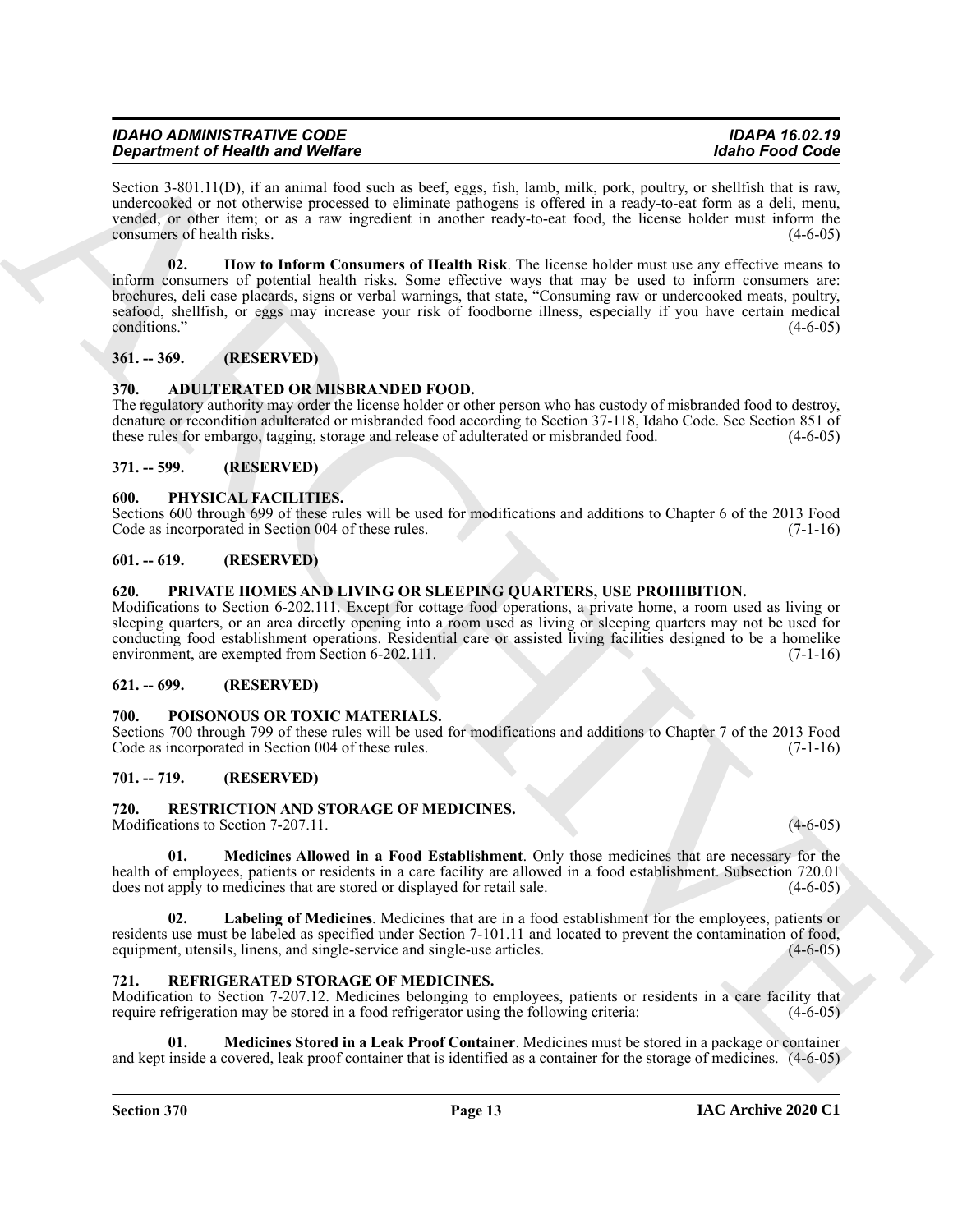#### <span id="page-13-13"></span><span id="page-13-0"></span>**722. -- 799. (RESERVED)**

#### <span id="page-13-12"></span><span id="page-13-1"></span>**800. COMPLIANCE AND ENFORCEMENT.**

#### <span id="page-13-2"></span>**801. -- 829. (RESERVED)**

## <span id="page-13-11"></span><span id="page-13-10"></span><span id="page-13-8"></span><span id="page-13-6"></span><span id="page-13-5"></span><span id="page-13-3"></span>**830. APPLICATION FOR A LICENSE.**

#### <span id="page-13-16"></span><span id="page-13-15"></span><span id="page-13-14"></span><span id="page-13-9"></span><span id="page-13-7"></span><span id="page-13-4"></span>**831. SUMMARY SUSPENSION OF LICENSE.**

|                                        | <b>Department of Health and Welfare</b>                                                                                                                                                                                                                                                                                                                                                                                                        | <b>Idaho Food Code</b> |
|----------------------------------------|------------------------------------------------------------------------------------------------------------------------------------------------------------------------------------------------------------------------------------------------------------------------------------------------------------------------------------------------------------------------------------------------------------------------------------------------|------------------------|
| 02.<br>medications.                    | Accessibility of Stored Medicines. Medicines will be stored to permit access to self-medicating<br>patients or residents to their individual medication. Authorized staff in a care facility also have access to these                                                                                                                                                                                                                         | $(4-6-05)$             |
| $722. - 799.$                          | (RESERVED)                                                                                                                                                                                                                                                                                                                                                                                                                                     |                        |
| 800.                                   | <b>COMPLIANCE AND ENFORCEMENT.</b><br>Sections 800 through 899 of these rules will be used for modifications and additions to Chapter 8 of the 2013 Food<br>Code as incorporated in Section 004 of these rules.                                                                                                                                                                                                                                | $(7-1-16)$             |
| $801. - 829.$                          | (RESERVED)                                                                                                                                                                                                                                                                                                                                                                                                                                     |                        |
| 830.                                   | <b>APPLICATION FOR A LICENSE.</b>                                                                                                                                                                                                                                                                                                                                                                                                              |                        |
| 01.                                    | To Apply for a Food Establishment License. To apply for an Idaho food establishment license,<br>the application and fee is submitted to the "regulatory authority" as defined in Section 111 of these rules.                                                                                                                                                                                                                                   | $(7-1-16)$             |
| 02.<br>of each year.                   | Food License Expiration. The license for an Idaho food establishment expires on December 31st                                                                                                                                                                                                                                                                                                                                                  | $(4-6-05)$             |
| 03.                                    | Renewal of License. A renewal application and a license fee must be submitted to the regulatory<br>authority by December 1st of each year for the next calendar year starting January 1st.                                                                                                                                                                                                                                                     | $(4-6-05)$             |
| 04.<br>the license is revoked.         | <b>Summary Suspension of License.</b> A license may be immediately suspended under Section 831 of<br>these rules. Reinstatement of a license after a summary suspension does not require a new application or fee unless                                                                                                                                                                                                                       | $(4-6-05)$             |
| 05.<br>authority.                      | Revocation of License. When corrections have been made to a food establishment whose license<br>has been revoked under Section 860 of these rules, a new application and fee must be submitted to the regulatory                                                                                                                                                                                                                               | $(4-6-05)$             |
| 06.                                    | License is Non-Transferable. A license may not be transferred when ownership changes<br>according to Section 8-304.20, of the 2013 Food Code. The new owner must apply for his own license.                                                                                                                                                                                                                                                    | $(7-1-16)$             |
| 831.<br>imminent health hazard exists. | SUMMARY SUSPENSION OF LICENSE.<br>The regulatory authority may summarily suspend a license to operate a food establishment when it determines an                                                                                                                                                                                                                                                                                               | $(4-6-05)$             |
| 01.                                    | Reasons a Summary Suspension May Be Issued. When a food establishment does not follow the<br>principles of food safety, or a foodborne illness is found, or an environmental health hazard exists and public safety<br>cannot be assured by the continued operation of the food establishment, a summary suspension may be issued. The<br>following are some reasons the regulatory authority may determine a summary suspension is necessary: | $(4-6-05)$             |
| a.                                     | Inspection of the food establishment shows uncorrected critical violations;                                                                                                                                                                                                                                                                                                                                                                    | $(4-6-05)$             |
| b.                                     | Examination of food shows the food is unsafe;                                                                                                                                                                                                                                                                                                                                                                                                  | $(4-6-05)$             |
| c.                                     | Review of records shows that proper steps for food safety have not been met;                                                                                                                                                                                                                                                                                                                                                                   | $(4-6-05)$             |
| d.<br>food; or                         | An employee working with food is suspected of having a disease that is communicable through                                                                                                                                                                                                                                                                                                                                                    | $(4-6-05)$             |
|                                        | An imminent health hazard exists.                                                                                                                                                                                                                                                                                                                                                                                                              | $(4-6-05)$             |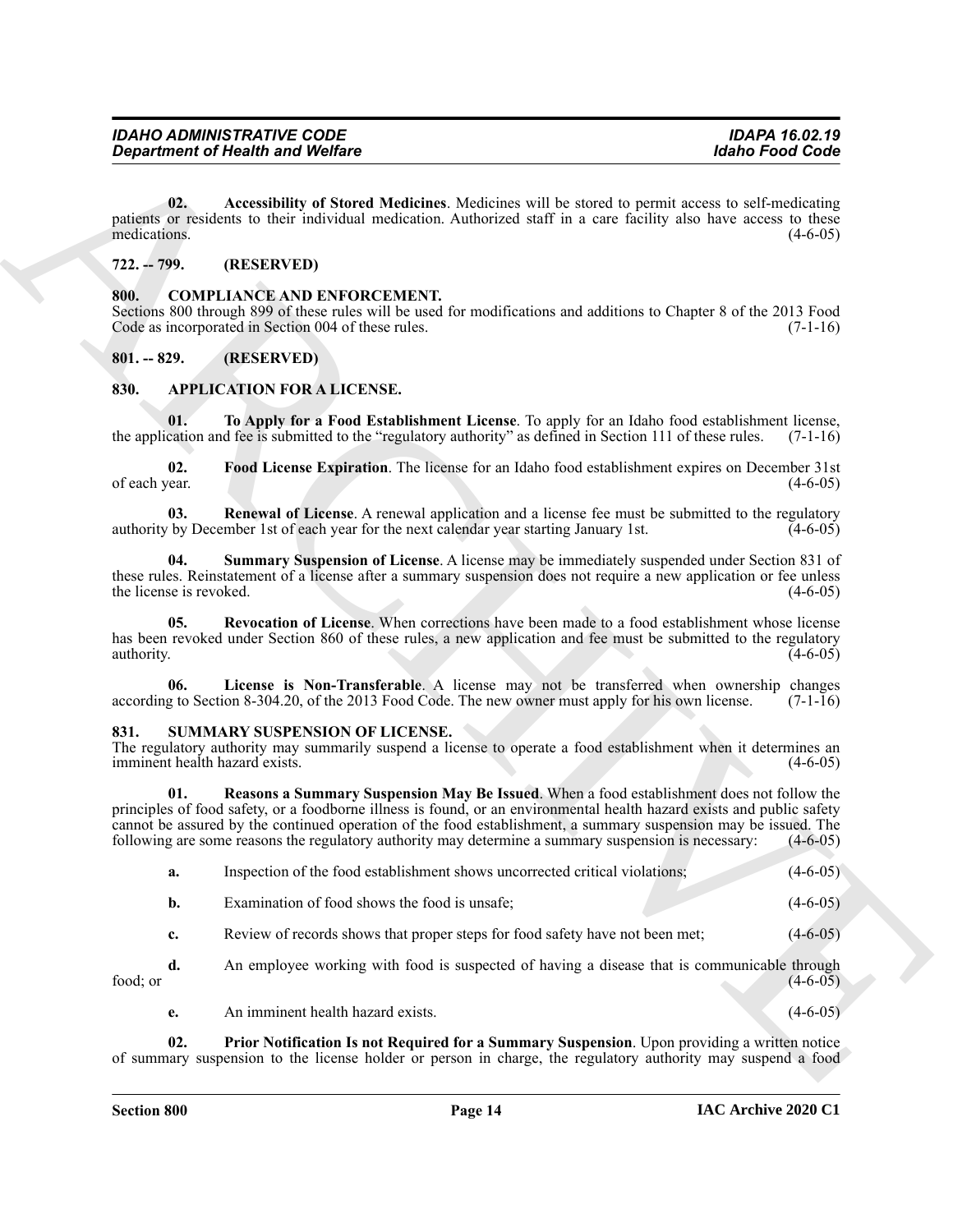<span id="page-14-12"></span>

| <b>IDAHO ADMINISTRATIVE CODE</b> | <b>IDAPA 16.02.19</b> |
|----------------------------------|-----------------------|
| Department of Health and Welfare | Idaho Food Code       |

#### <span id="page-14-11"></span><span id="page-14-10"></span><span id="page-14-9"></span><span id="page-14-0"></span>**832. -- 839. (RESERVED)**

# <span id="page-14-7"></span><span id="page-14-6"></span><span id="page-14-5"></span><span id="page-14-4"></span><span id="page-14-1"></span>**840. INSPECTIONS AND CORRECTION OF VIOLATIONS.**

| establishment's license without prior warning, notice of hearing, or hearing.                                                                                                                                                                                                                                  | $(4-6-05)$     |
|----------------------------------------------------------------------------------------------------------------------------------------------------------------------------------------------------------------------------------------------------------------------------------------------------------------|----------------|
| 03.<br>Written Notice of Summary Suspension. The regulatory authority must give the license holder or<br>person in charge a written notice when suspending a license. The notice must include the following:                                                                                                   | $(4-6-05)$     |
| The specific reasons or violations the summary suspension is issued for with reference to the<br>a.<br>specific section of the 2013 Food Code which is in violation;                                                                                                                                           | $(7-1-16)$     |
| A statement notifying the food establishment its license is suspended and all food operations are to<br>b.<br>cease immediately;                                                                                                                                                                               | $(4-6-05)$     |
| The name and address of the regulatory authority representative to whom a written request for re-<br>c.<br>inspection can be made and who can certify the reasons for the suspension have been eliminated;                                                                                                     | $(4-6-05)$     |
| A statement notifying the food establishment of its right to an informal hearing with the regulatory<br>d.<br>authority upon submission of a written request within fifteen (15) days of receiving the summary suspension notice;<br>and                                                                       | $(4-6-05)$     |
| A statement informing the food establishment that proceedings for revocation of its license will be<br>initiated by the regulatory authority, if violations are not corrected.                                                                                                                                 | $(4-6-05)$     |
| f.<br>The right to appeal to the Department as provided in Section 861 of these rules.                                                                                                                                                                                                                         | $(4-6-05)$     |
| Length of Summary Suspension. The suspension will remain in effect until the conditions cited in<br>04.<br>the notice of suspension no longer exist and their elimination has been confirmed by the regulatory authority during a<br>re-inspection.                                                            | $(4-6-05)$     |
| Re-Inspection of Food Establishment. The regulatory authority will conduct a re-inspection of<br>05.<br>the food establishment within two (2) working days of receiving a written request stating the condition for the<br>suspension no longer exists.                                                        | $(4-6-05)$     |
| Reinstatement of License. The regulatory authority will immediately reinstate the suspended<br>06.<br>license if the re-inspection determines the public health hazard no longer exists. The regulatory authority will provide<br>a written notice of reinstatement to the license holder or person in charge. | $(4-6-05)$     |
| $832. - 839.$<br>(RESERVED)                                                                                                                                                                                                                                                                                    |                |
| 840.<br><b>INSPECTIONS AND CORRECTION OF VIOLATIONS.</b><br>Modification to Section 8-401.10.                                                                                                                                                                                                                  | $(4-6-05)$     |
| <b>Inspection Interval Section 8-401.10(A)</b> . Except as specified in Section 8-401.10(C), the<br>01.<br>regulatory authority must inspect a food establishment at least once a year.                                                                                                                        | $(4-6-05)$     |
| 02.<br>Section 8-401.10(B). This section has not been adopted.                                                                                                                                                                                                                                                 | $(4 - 6 - 05)$ |
| 03.<br><b>Section 8-401.10(C)</b> . This section is adopted as published.                                                                                                                                                                                                                                      | $(4-6-05)$     |
| 04.<br><b>Section 8-405.11.</b> This section is adopted with the following modifications:                                                                                                                                                                                                                      | $(7-1-16)$     |
| Delete Section $8-405.11(B)(1)$ ; and<br>a.                                                                                                                                                                                                                                                                    | $(7-1-16)$     |
| $\mathbf{b}$ .<br>Amend Section 8-405-11(B)(2) to ten (10) calendar days after the inspection for the permit holder<br>to correct critical or potentially-critical items or HACCP plan deviations.                                                                                                             | $(7-1-16)$     |
| <b>INSPECTION SCORES.</b><br>841.<br>The regulatory authority must provide the license holder an inspection report with a total score indicating the number<br>of risk factor violations and the number of repeat risk factor violations added together. Repeat violations are those                           |                |

#### <span id="page-14-8"></span><span id="page-14-3"></span><span id="page-14-2"></span>**841. INSPECTION SCORES.**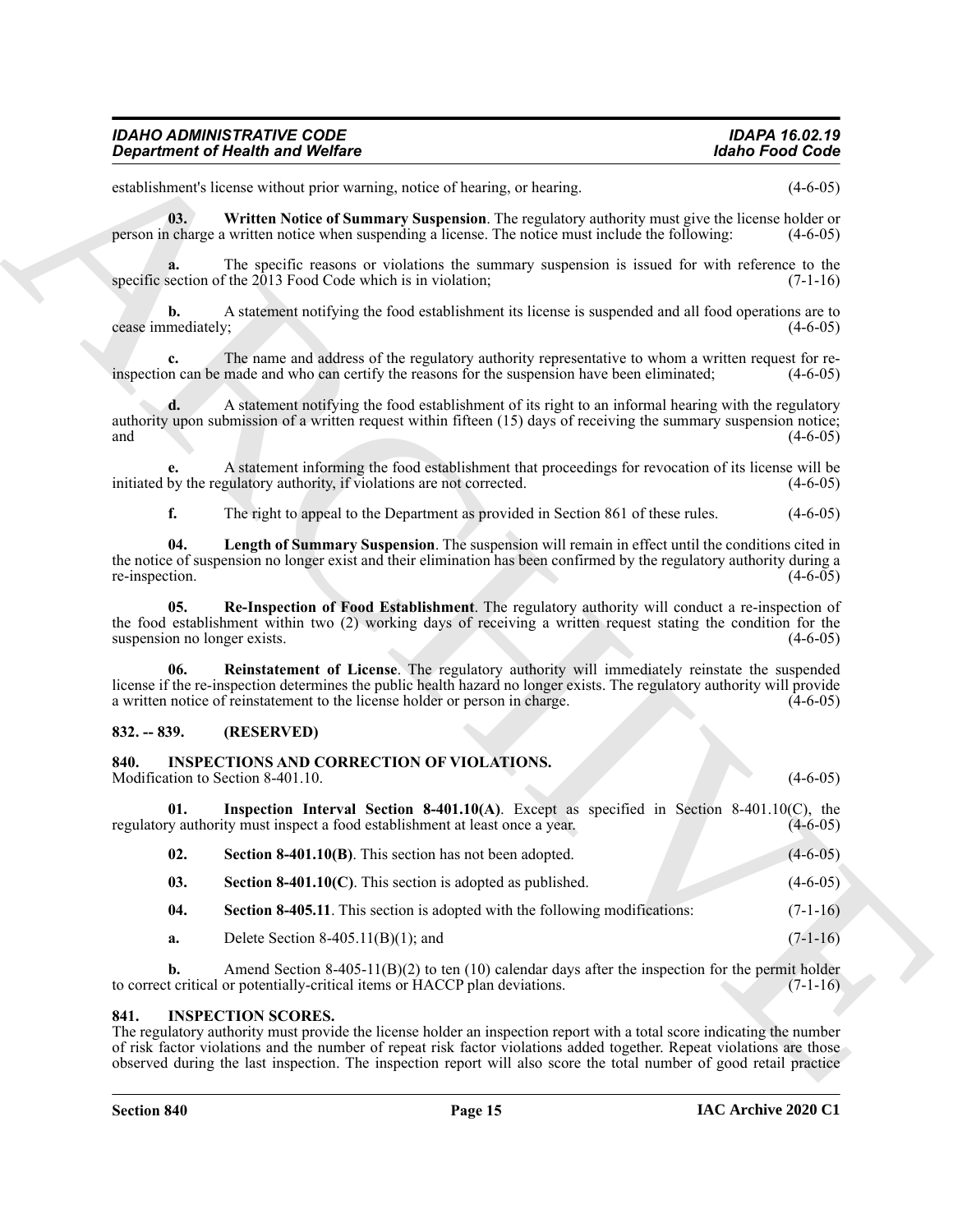| <b>IDAHO ADMINISTRATIVE CODE</b>        | <b>IDAPA 16.02.19</b> |
|-----------------------------------------|-----------------------|
| <b>Department of Health and Welfare</b> | Idaho Food Code       |

violations and the number of repeat good retail practice violations. These scores will be used to determine if a follow-<br>up inspection or a written report of correction is needed to verify corrections have been made. (3-29 up inspection or a written report of correction is needed to verify corrections have been made.

<span id="page-15-9"></span>**01. Medium-Risk Food Establishment**. If the risk factor violations exceed three (3), or good retail practice violations exceed eight (8), an on-site follow-up inspection is required for verification of correction by the regulatory authority.  $(3-29-17)$ 

<span id="page-15-8"></span>**02. High-Risk Food Establishment**. If the risk factor violations exceed five (5), or good retail practice violations exceed eight (8), an on-site follow-up inspection is required for verification of correction by the regulatory authority.  $(3-29-17)$ 

<span id="page-15-10"></span>**03. Written Violation Correction Report**. A written violation correction report by the license holder may be provided to the regulatory authority if the total inspection score of the food establishment does not exceed those listed in Section 845 of these rules. The report must be mailed within five (5) days of the correction date identified on the inspection report. (4-6-05)

## <span id="page-15-0"></span>**842. -- 844. (RESERVED)**

#### <span id="page-15-11"></span><span id="page-15-1"></span>**845. VERIFICATION AND DOCUMENTATION OF CORRECTION.**

In addition to Section 8-405.20 of the 2013 Food Code, the on-site follow-up inspection may not be required for verification of correction if the regulatory authority chooses to accept a written report of correction from the license holder. (7-1-16)

<span id="page-15-13"></span>**01. Written Report of Correction**. The regulatory authority may choose to accept a written report of correction from the license holder stating that specific violations have been corrected. The license holder must submit this report to the regulatory authority within five (5) days after the correction date identified on the inspection report. (4-6-05)

**a.** Medium-risk food establishment. If the risk factor violations do not exceed three (3), or the good retail practice violations do not exceed six (6), a follow-up inspection is not required for verification of correction. (3-29-17)

<span id="page-15-12"></span>**b.** High-risk food establishment. If the risk factor violations do not exceed five (5), or the good retail practice violations do not exceed eight (8), a follow-up inspection is not required for verification of correction. (3-29-17)

**Experiment of Newthern System** Website<br>
spin-principal alternation of Newthern Systems (Section 2018). The spin-principal alternation of Newton 2018<br>
and the method of the spin-principal alternation of the spin-principal **Risk Control Plan**. The regulatory authority may require the development of a risk control plan as verification of correction. The risk control plan must provide documentation on how the license holder will obtain long term correction of critical violations that are repeated violations, including how control will be monitored and who will be responsible. (4-6-05) who will be responsible.

#### <span id="page-15-2"></span>**846. -- 849. (RESERVED)**

## <span id="page-15-4"></span><span id="page-15-3"></span>**850. ENFORCEMENT INSPECTIONS.**

<span id="page-15-6"></span>**01. Follow-Up Inspection**. If a follow-up inspection reveals that critical, potentially-critical, or noncritical violations identified on a previous inspection have not been corrected or still exist, an enforcement inspection may be made.  $(7-1-16)$ 

<span id="page-15-7"></span>**02. Written Notice**. The license holder will receive written notice on the inspection form of the specific date for an enforcement inspection. This date must be within fifteen (15) days of the current or follow-up inspection.  $(4-6-05)$ 

<span id="page-15-5"></span>**03. Enforcement Inspections on Consent Order**. When a compliance conference results in a consent order and includes a compliance schedule to correct violations without further regulatory action, all inspections by the regulatory authority to satisfy the compliance schedule will be considered enforcement inspections until the next annual inspection. (4-6-05)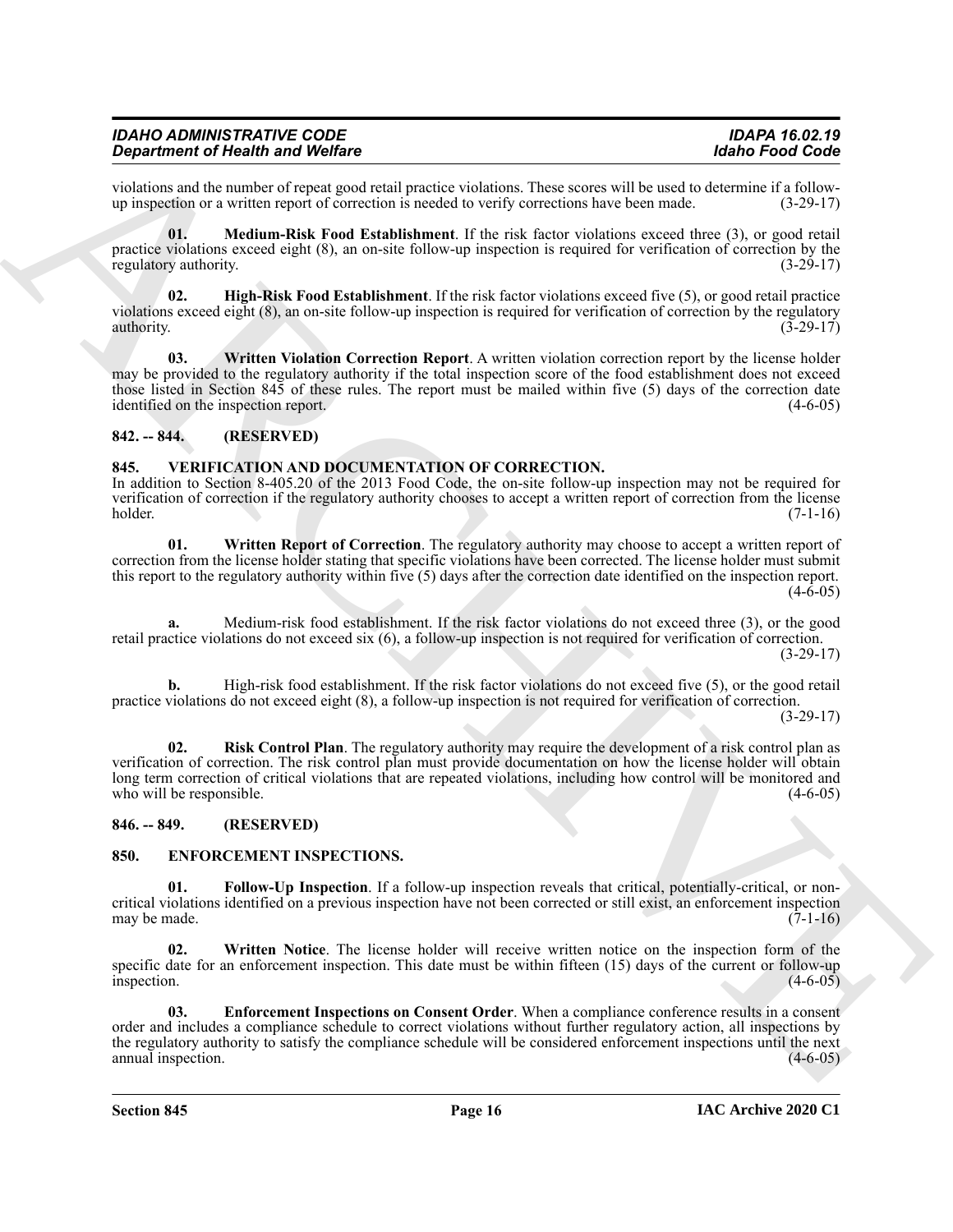|                                                                                              |  | The Embargo Order Is Effective When Served. The embargo order is effective at the time the |
|----------------------------------------------------------------------------------------------|--|--------------------------------------------------------------------------------------------|
| notice is delivered to the license holder or person in charge, or when the notice is posted. |  | $(4-6-05)$                                                                                 |

class mail to the license holder or the person in charge of the embargoed food.

*Department of Health and Welfare* 

**03. Tagging Embargoed Food**. The regulatory authority must securely place an official tag or label on ontainers identified as food subject to the hold order. (4-6-05) food or containers identified as food subject to the hold order.

<span id="page-16-4"></span><span id="page-16-3"></span>**04. Regulatory Action**. If the violations have not been corrected by the date of the enforcement

<span id="page-16-8"></span>**01. Serving an Embargo Order**. An embargo order must be served by one (1) of the following ways:

<span id="page-16-10"></span><span id="page-16-5"></span>**b.** Posted at a public entrance to the food establishment, provided a copy of the notice is sent by first-<br>il to the license holder or the person in charge of the embargoed food. (4-6-05)

inspection, regulatory action will be initiated to revoke the license issued to the food establishment. (4-6-05)

The regulatory authority may order the license holder or other person who has custody of adulterated or misbranded food to destroy, denature or recondition adulterated or misbranded food according to Section 37-118, Idaho Code. The following procedures apply: (4-6-05) (4-6-05)

**a.** Delivered personally to the license holder or person in charge of the food establishment; or

<span id="page-16-0"></span>**851. ENFORCEMENT PROCEDURES FOR ADULTERATED OR MISBRANDED FOOD.**

<span id="page-16-9"></span>**04. Storage of Embargoed Food**. The regulatory authority allows storage of food under conditions specified in the embargo order, unless storage is not possible without risk to the public health. The regulatory authority may order immediate destruction of the adulterated or misbranded food for public safety.  $\left(4-6-05\right)$ 

<span id="page-16-7"></span>**05. Removal of Embargo Tag or Label**. The removal of the embargo tag, label or other identification from food under embargo must be done by the regulatory authority. (4-6-05)

<span id="page-16-6"></span>**06. Embargo Release**. The issue of release and removal of the embargo tag, label or other identification from the suspected food when it is not adulterated or misbranded must be done by the regulatory authority.  $(4-6-05)$ 

#### <span id="page-16-1"></span>**852. -- 859. (RESERVED)**

#### <span id="page-16-11"></span><span id="page-16-2"></span>**860. REVOCATION OF LICENSE.**

The regulatory authority may revoke the license issued to a food establishment when the license holder fails to comply with these rules or the operation of the food establishment is a hazard to public health. (4-6-05) comply with these rules or the operation of the food establishment is a hazard to public health.

#### <span id="page-16-12"></span>**01. Reasons a License May Be Revoked**. (4-6-05)

**a.** The license holder violates any term or condition in Section 8-304.11 of the 2013 Food Code.

*Department of Health wast Wolfars*<br>
Units **Christian** Electric Artistics have and some model to the finding term and the set of the set of the set of the set of the set of the set of the set of the set of the set of th **b.** Access to the facility is denied or obstructed by an employee, agent, contractor or other representative during the performance of the regulatory authority's duties. It is not necessary for the regulatory authority to seek an inspection order to gain access as permitted in Section 8-402.40 of the 2013 Food Code, before proceeding with revocation.

**c.** A public health hazard or critical violation remains uncorrected after being identified by the regulatory authority and an enforcement inspection confirms the violation or hazard still exists. See Section 850 of these rules on enforcement inspections. (4-6-05)

**d.** A non-critical violation remains uncorrected after being identified by the regulatory authority and an enforcement inspection confirms the violation still exists. See Section 845 of these rules on verification and

 $(7-1-16)$ 

 $(4-6-05)$ 

 $(4-6-05)$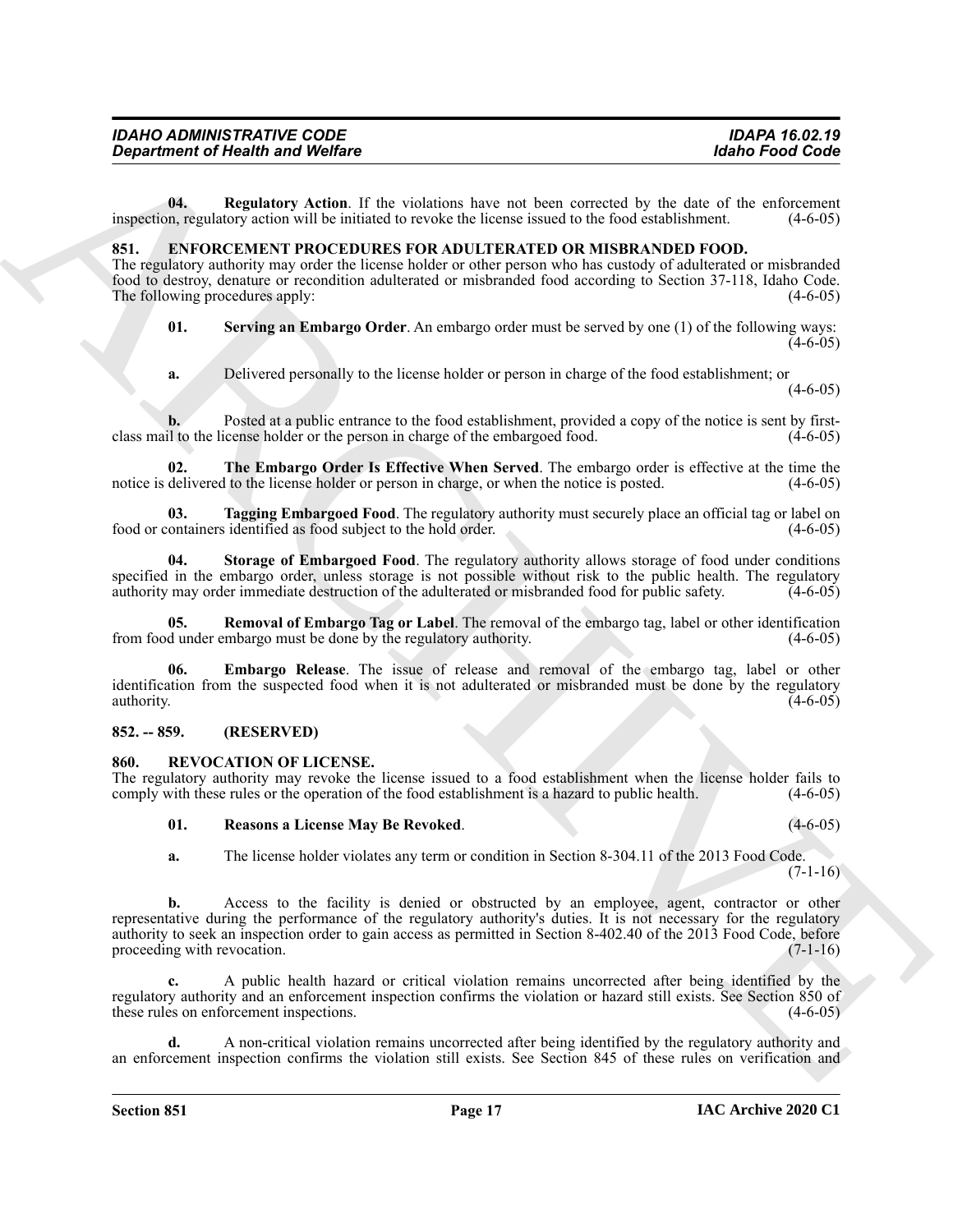documentation of correction. (4-6-05)

**e.** Failure to comply with any consent order issued after a compliance conference. See Section 861 of these rules on compliance conference. (4-6-05)

**f.** Failure to comply with a regulatory authority's summary suspension order. See Section 831 of these summary suspension of a license. (4-6-05) rules on summary suspension of a license.

Failure to comply with an embargo order. See Section 851 of these rules on adulterated or misbranded food. (4-6-05)

**h.** Failure to comply with a regulatory authority order issued when an employee is suspected of communicable disease. See Chapter 2 of the 2013 Food Code on employee health. (7-1-16) having a communicable disease. See Chapter 2 of the 2013 Food Code on employee health.

<span id="page-17-4"></span>**02. Notice to Revoke a License**. The regulatory authority must notify the license holder of the food establishment in writing of the intended revocation of the license. See Section 861 of these rules for appeal process.<br>The notice must include Subsections 860.02.a. through 860.02.c. of this rule: (7-1-16) The notice must include Subsections 860.02.a. through 860.02.c. of this rule:

**a.** The specific reasons and sections of the Idaho Food Code which are in violation and the cause for the revocation; and  $(4-6-05)$ 

**b.** The right of the license holder to request in writing a compliance conference with the regulatory within fifteen (15) days of the notice; and (4-6-05) authority within fifteen  $(15)$  days of the notice; and

The right of the license holder to appeal in writing to the Department of Health and Welfare. See<br>2 of these rules. (4-6-05) Subsection 861.02 of these rules.

**Expansion of Newton And Wolfare 1998**<br> **ARCHIVE CONSULTS (ARCHIVE CONSULTS)**<br> **ARCHIVE CONSULTS (ARCHIVE CONSULTS)**<br> **ARCHIVE CONSULTS (ARCHIVE CONSULTS)**<br> **ARCHIVE CONSULTS)**<br> **ARCHIVE CONSULTS (ARCHIVE CONSULTS)**<br> **ARC d.** The following is sufficient notification of the license holder's appeal rights: "You have the right to request in writing a compliance conference with (name and address of designated health district official) within fifteen (15) days of the receipt of this notice. You may also appeal the revocation of your license to the Director of the Department of Health and Welfare by filing a written appeal with the Department as provided in IDAPA 16.05.03, "Contested Case Proceeding and Declaratory Rulings," within fifteen (15) days of the receipt of this notice, or if a timely request is made for a compliance conference and the matter is not resolved by a consent order, within five (5) working days following the conclusion of the compliance conference." (3-20-20)

<span id="page-17-3"></span>**03. Effective Date of Revocation**. The revocation will be effective fifteen (15) days following the date of service of notice to the license holder, unless an appeal is filed or a timely request for a compliance conference is made. If a compliance conference is requested and the matter is not resolved by a consent order, the revocation will be effective five (5) working days following the end of the conference, unless an appeal is filed with the Director of the Department of Health and Welfare within that time. See Section 861 of these rules for compliance conference, consent order and appeal process. (4-6-05)

## <span id="page-17-1"></span><span id="page-17-0"></span>**861. APPEAL PROCESS.**

A license holder may appeal a summary suspension, notice of revocation, other action, or failure to act by the regulatory authority which adversely affects the license holder. A summary suspension or other emergency order is not stayed during the appeal process. not stayed during the appeal process.

<span id="page-17-2"></span>**Compliance Conference**. The license holder may request in writing a compliance conference with the regulatory authority within fifteen (15) days of receipt of the notice or action by the regulatory authority. If a timely request for a compliance conference is made, a compliance conference will be scheduled within twenty (20) days and conducted in an informal manner by the regulatory authority. At the compliance conference the license holder may explain the circumstances of the alleged violations and propose a resolution for the matter. (4-6-05)

**a.** If the compliance conference results in an agreement between the license holder and the regulatory authority to remedy circumstances giving rise to the action and to assure future compliance, the agreement must be put in written form and signed by both parties. This written agreement constitutes an enforceable consent order.

 $(4-6-05)$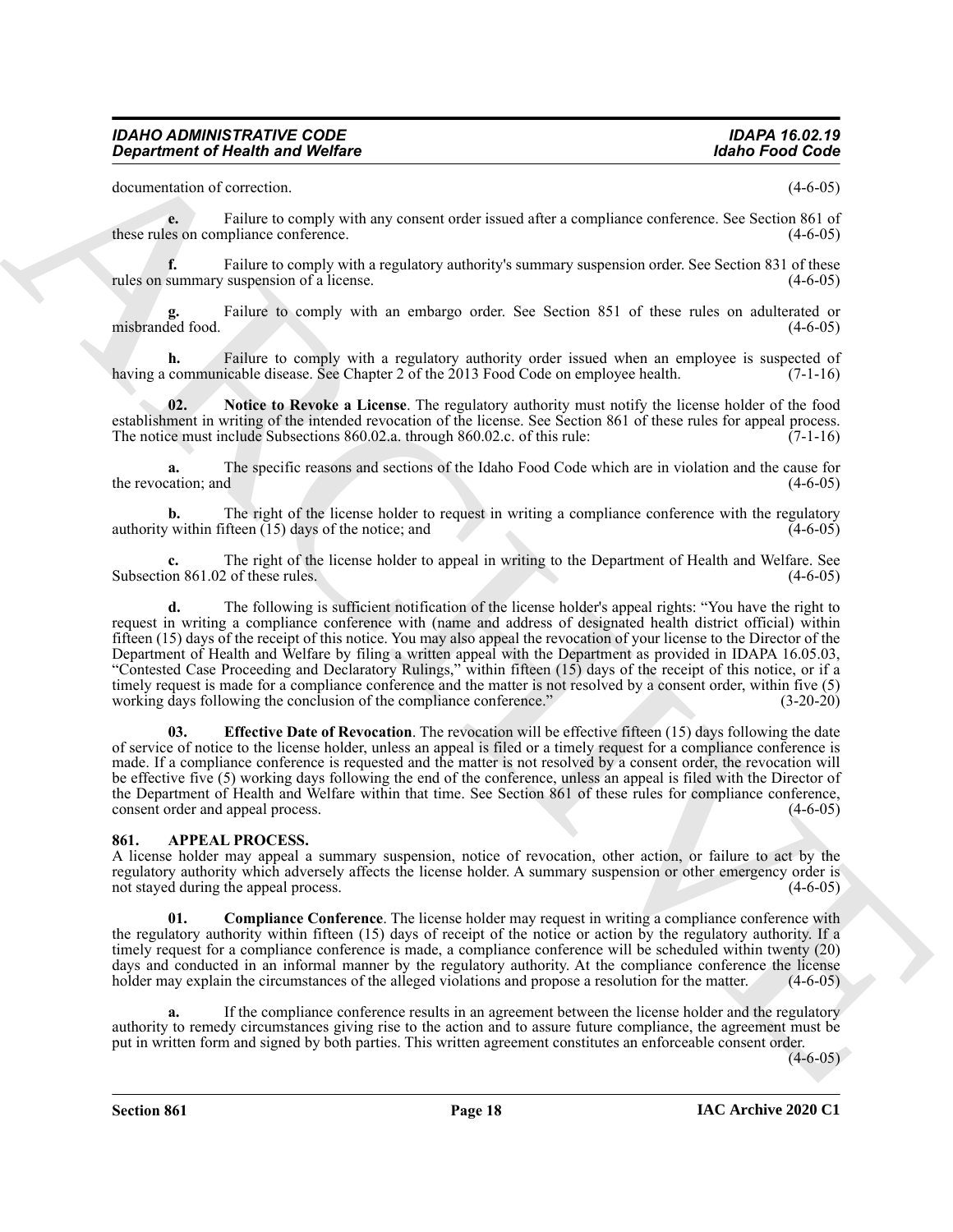**b.** Unless otherwise specifically stated in the consent order, the agreement will be for the duration of the existing license only. (4-6-05) (4-6-05)

<span id="page-18-5"></span>**02. Appeal to the Director**. The license holder may appeal in writing to the Director of the Department of Health and Welfare within fifteen (15) days of receipt of the notice of action by the regulatory authority, or if a timely request for a compliance conference was made, within five (5) working days following the completion of the compliance conference. (4-6-05)

**a.** The appeal must be in writing following the procedures in IDAPA 16.05.03, "Contested Case Proceedings and Declaratory Rulings." The Contract of the Contract of the Contract of the Contract of the Contract of the Contract of the Contract of the Contract of the Contract of the Contract of the Contract of the Cont

**b.** Procedures on appeal to the Director are governed by IDAPA 16.05.03, "Contested Case Proceedings and Declaratory Rulings." (3-20-20)

#### <span id="page-18-0"></span>**862. -- 869. (RESERVED)**

#### <span id="page-18-10"></span><span id="page-18-1"></span>**870. SERVICE OF NOTICE.**

<span id="page-18-12"></span>**01. Service of Notice**. A notice is considered properly served by any individual, or organization authorized to serve a civil process notice in any of the following ways: (4-6-05)

**a.** The notice is personally delivered to the license holder, manager or person in charge of the food establishment. (4-6-05)

**b.** The notice is clearly posted at a public entrance to the food establishment and a copy of the notice is also sent by first-class mail to the license holder. (4-6-05)

**c.** The notice is sent to the license holder's last known address by registered or certified mail, or by other public means in which a written acknowledgment of receipt is acquired. (4-6-05)

<span id="page-18-11"></span>**02. Proof of Service**. Proof of service is determined when the person delivering the notice signs a certificate stating the notice has been served or posted, or by admission of the signed receipt by the license holder or person in charge of the food establishment. (4-6-05)

## <span id="page-18-2"></span>**871. -- 889. (RESERVED)**

#### <span id="page-18-6"></span><span id="page-18-3"></span>**890. CRIMINAL AND CIVIL PROCEEDINGS.**

The regulatory authority may choose to enforce the provisions of these rules and its administrative orders through the courts. (4-6-05)  $\frac{(4-6-05)}{2}$ 

<span id="page-18-8"></span><span id="page-18-7"></span>**01. Criminal Proceedings**. Misdemeanor proceedings to enforce these rules, federal regulations, and the enabling statutes may be instituted as provided in Sections 37-117, 37-119, 37-2103, and 56-1008, Idaho Code. These statutes provide for fines or terms of imprisonment that may be sought through the court of competent jurisdiction.  $(4-6-05)$ 

*Department of Health wast Wolfare*<br>
United State United State Contains and Wolfare<br>
the system of Finding Matter spectral and the system energy and providing the Department of European Contains and the system of the De **02. Civil Proceedings**. Civil enforcement actions may be commenced and prosecuted in the district court in the county where the alleged violation occurred according to Sections 56-1009 and 56-1010, Idaho Code. The person who is alleged to have violated any statute, rule, federal regulation, license or order may be charged in the court proceeding. This action may be brought to compel compliance with these rules, regulations, license or order for relief or remedies authorized in these rules. (4-6-05) (4-6-05)

<span id="page-18-9"></span>**03. Injunctive Relief**. In addition to other remedies provided by law, Section 56-1009, Idaho Code, allows for a search warrant to gain access and injunctions to be issued in the name of the state against any person or entity to enjoin them from violating these rules, regulations, statutes or administrative orders. (4-6entity to enjoin them from violating these rules, regulations, statutes or administrative orders.

## <span id="page-18-4"></span>**891. -- 999. (RESERVED)**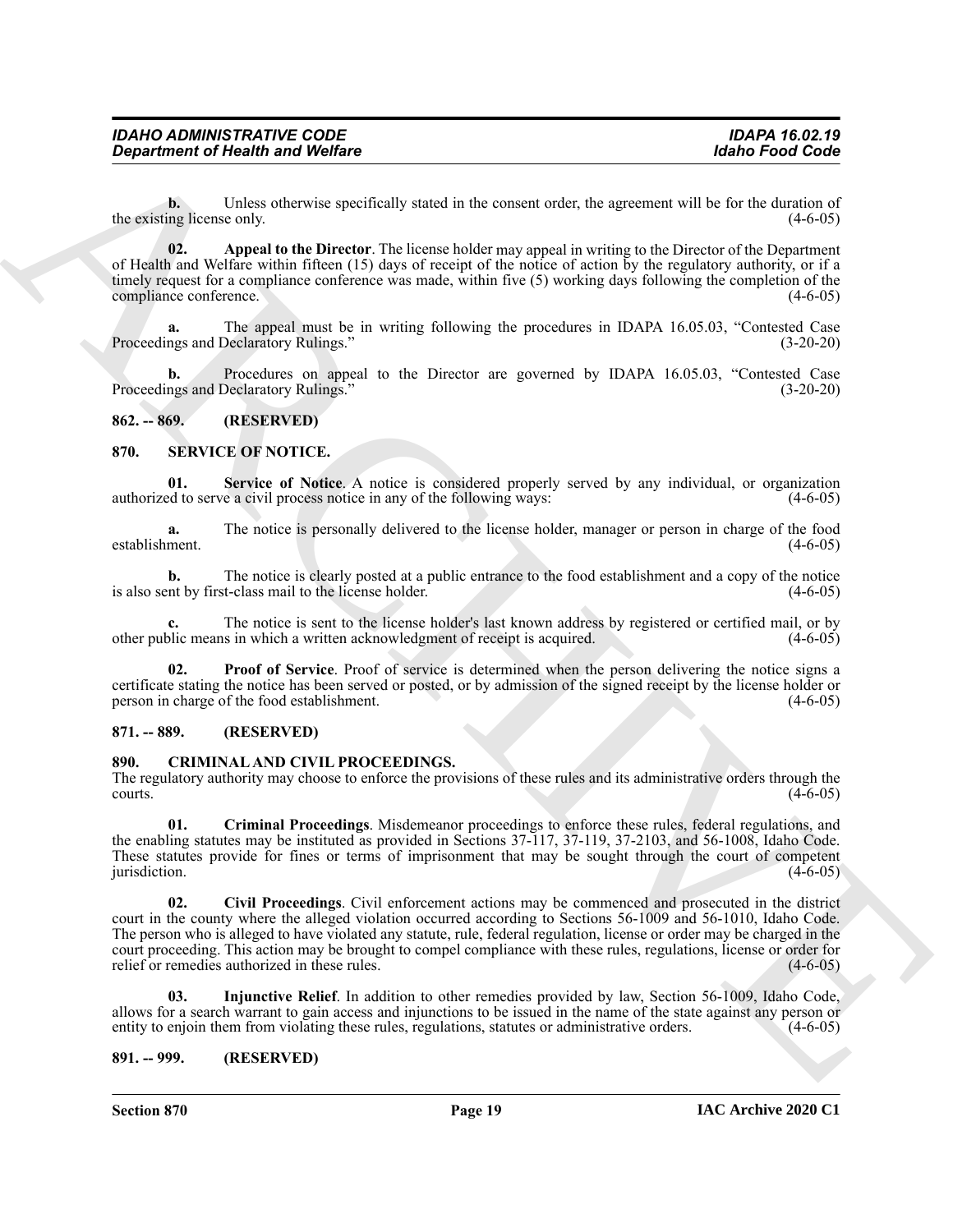# *Subject Index*

#### **A**

[A](#page-11-5)dmitrarian Mondard Corresponding (a consistent of the main of the state of the main of the state of the main of the state of the state of the main of the state of the state of the state of the state of the state of the s Adulterated Or Misbranded Food 13 Advising Consumers Of Health Risk Of Raw Or Undercooked Foods 12 Consumption of Animal Foods That are Raw, Undercooked, or not Otherwise Processed to Eliminate Pathogens 12 How to Inform Consumers of Health Risk 13 Appeal Process 18 Appeal to The Director 19 Compliance Conference 18 Application For A License 14 Food License Expiration 14 License is Non-Transferable 14 Renewal of License 14 Revocation of License 14 Summary Suspension of License 14 To Apply for a Food Establishment License 14 Assignment Of Person In Charge 10

#### **C**

Compliance & Enforcement 14 Confidentiality Of Records & Public Records Requests 6 Criminal & Civil Proceedings 19 Civil Proceedings 19 Criminal Proceedings 19 Injunctive Relief 19

#### **D**

Definitions & Abbreviations A Through K 7 Agricultural Market 7 Board 7 Commissary 7 Consent Order 7 Core Item 7 Cottage Food Operation 7 Cottage Food Product 7 Critical Item 7 Department 8 Director 8 Embargo 8 Enforcement Inspection 8 Farmers Market 8 Food Establishment 8 Food Processing Plant 8 Good Retail Practice 8 High-Risk Food Establishment 8 Intermittent Food Establishment 8 Roadside Stand 10 L Through Z 8

License Holder 9 Low-Risk Food Establishment 9 Medium-Risk Food Establishment 9 Mobile Food Establishment 9 Non-Critical Item 9 Potentially-Critical Item Priority Foundation Item 9 Priority Item 9 Regulatory Authority 9 Risk Control Plan 10 Risk Factor Violation 10 Demonstration Of Knowledge 10 Approved Courses 10 Certified Food Protection Manager 10 No Critical Violations 10

## **E**

Enforcement Inspections 16 Enforcement Inspections on Consent Order 16 Follow-Up Inspection 16 Regulatory Action 17 Written Notice 16 Enforcement Procedures For Adulterated Or Misbranded Food 17 Embargo Order is Effective When Served 17 Embargo Release 17 Removal of Embargo Tag or Label 17 Serving an Embargo Order 17 Storage of Embargoed Food 17 Tagging Embargoed Food 17

# **F**

Food 10 Food Processing Plants 12 Approval of Process Methods 12 Bottled Water Processing 12 Labels 12 Processing of Acidified Foods 12 Quality Assurance Program 12 Testing 12 Thermal Processing of Low-Acid Foods 12

# **G**

Game Animals 11 Donated Game Meat 11 Field Dressed Game Animals 11 Processing Game Animals 11 Un-Inspected Game Animals 11

#### **I**

Incorporation By Reference 6 Inspection Scores 15 High-Risk Food Establishment 16 Medium-Risk Food Establishment 16 Written Violation Correction Report 16 Inspections & Correction Of Violations 15 Inspection Interval Section 8- 401.10(A) 15 Section 8-401.10(B) 15 Section 8-401.10(C) 15 Section 8-405.11 15

# **L**

Legal Authority 5 License 9

## **M**

Meat & Poultry 10 Custom Meat 10 Poultry Exemption 11

## **P**

Physical Facilities 13 Poisonous Or Toxic Materials 13 Private Homes & Living or Sleeping Quarters, Use Prohibition 13 Purposes & Definitions, IDAPA 16.02.19, Food Safety & Sanitation Standards For Food Establishments 7

# **R**

Refrigerated Storage Of Medicines 13 Accessibility of Stored Medicines 14 Medicines Stored in a Leak Proof Container 13 Restriction & Storage Of Medicines 13 Labeling of Medicines 13 Medicines Allowed in a Food Establishment 13 Revocation Of License 17 Effective Date of Revocation 18 Notice to Revoke a License 18 Reasons a License may be Revoked 17

**S**

Service Of Notice 19 Proof of Service 19 Service of Notice 19 Summary Suspension Of License 14 Length of Summary